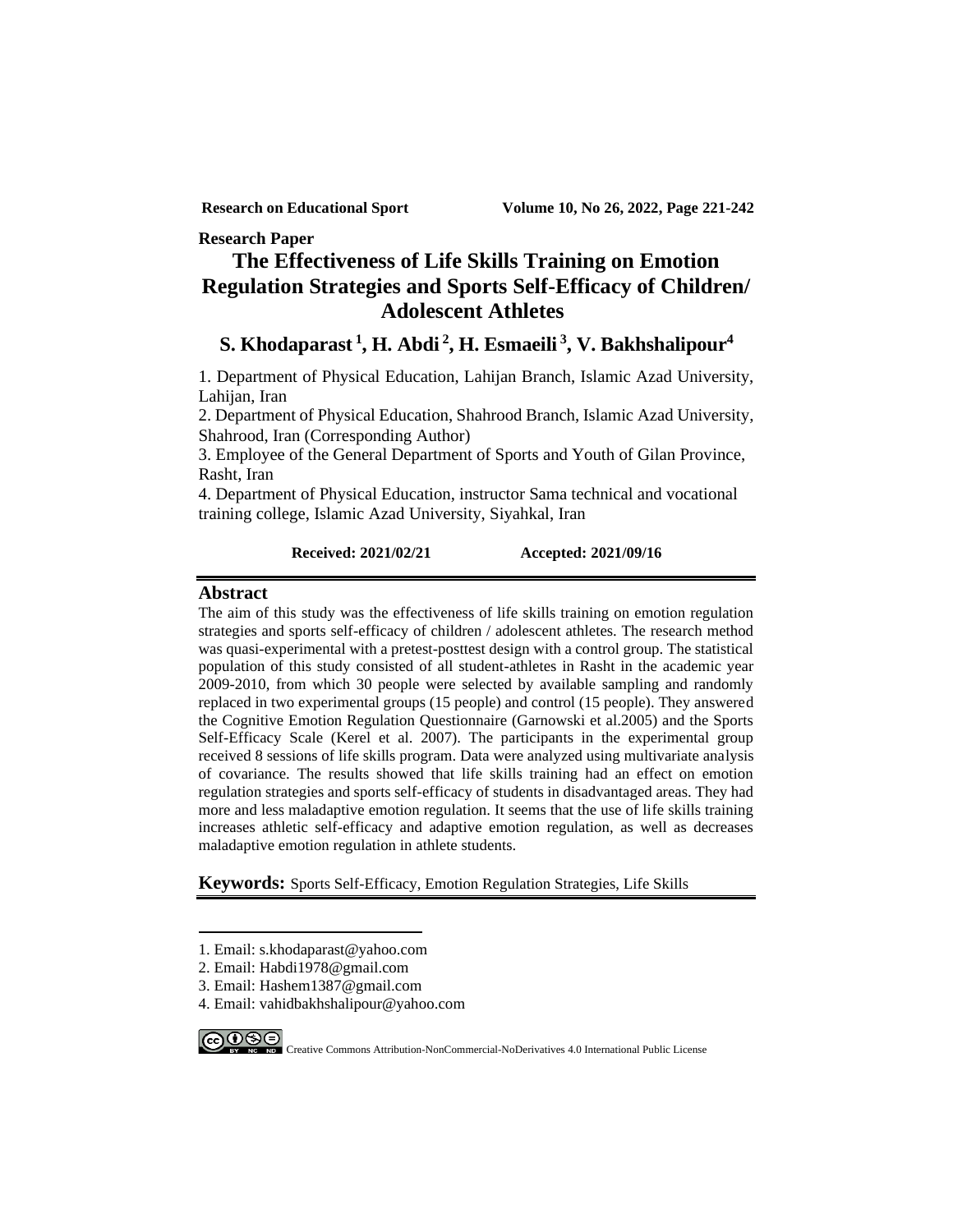**Khodaparast: The Effectiveness of Life Skills Training**... **222**

# **Extended Abstract Background and Purpose**

Self-efficacy beliefs in exercise can have both positive and negative effects on people's mental health. These beliefs also affect a person's way of thinking, feeling, motivating, or behaving (1). Also, emotion is a multifaceted phenomenon that has evolutionary, behavioral, cognitive, and communicative functions. Emotion regulation can be defined as the way in which people experience, control, and express their emotions (2). Due to the need of athletes for their health and well-being, we can expect good performance from these people only if the physical and mental conditions are favorable for them. Due to the fact that athletes experience a lot of stress in their field of exercise, this stress and anxiety may have different effects on their athletic performance. Therefore, the present study aimed to determine the effectiveness of life skills training on emotion regulation strategies and sports self-efficacy of children / adolescent athletes.

### **Methods**

The present study is a quasi-experimental study in which a pre-test-post-test design with a control group was used. The statistical population of this study consisted of all student-athletes in Rasht in 2009-2010. The statistical sample consisted of 30 student-athletes who were selected by available sampling method and were randomly assigned to experimental ( $n = 15$ ) and control ( $n = 15$ ) groups. Data collection tools included Garnefski et al. (3) Emotional Cognitive Regulation Questionnaire and Kroll et al. (4) Exercise Self-Efficacy Scale .

The Exercise Self-Efficacy Scale is a 10-item test by ESES Kroll et al. (2007). 1 to 4 points are given for answering each question. The theoretical range of scores is between 10 and 40.

The main version of the Cognitive Emotional Regulation Questionnaire was developed by Garnefski et al. (2005) in the Netherlands, which is used to identify cognitive coping strategies after experiencing negative events or situations. This questionnaire has 18 items and is a self-report that the scale scores range from 1 (almost never) to 5 (almost always). The researcher referred to the boys 'and girls' schools in Rasht and, in coordination with the school principal, selected 30 students based on the entry and exit criteria. Initially, participants completed a written consent form, and the researcher pledged to keep all information confidential, and finally to announce the results of the research to the subjects. Before conducting life skills training sessions, research questionnaires were provided to the subjects and completed by them. Subjects were asked to answer the questions carefully and not leave any questions unanswered. After 8 sessions, the questionnaires were given to the subjects again and they were asked to

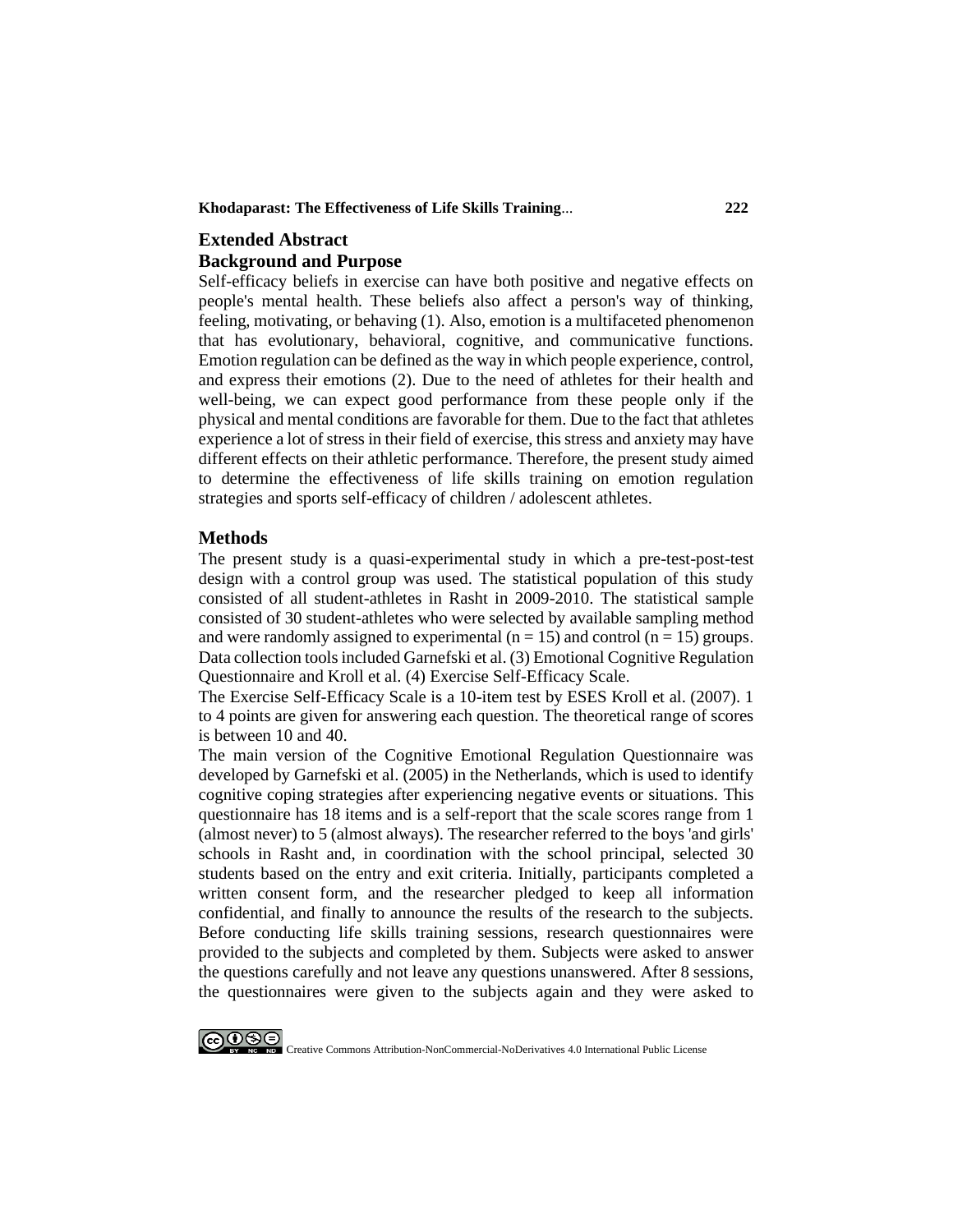complete either honesty or accuracy. Life skills training sessions lasted 8 weeks, one session per week and 60 minutes per session.

Descriptive statistics such as frequency mean and standard deviation and inferential statistics including multivariate analysis of covariance (MANCOVA) were used to analyze the data using SPSS software version 25.

### **Results**

Based on the obtained results, the mean and standard deviation of the age of the participants in the experimental group were 15.80 and 0.861 and in the control group were 16.06 and 0.798. Also in the experimental group were 6 boys (40%) and 9 girls (60%) and in the control group were 8 boys (53.3%) and 7 girls (46.7%). Kolmogorov-Smirnov test was used to investigate the distribution of scores of research dependent variables. The values of Kolmogorov-Smirnov test are not significant for adaptive and maladaptive strategies of emotion regulation and sports self-efficacy in both groups  $(P \le 0.05)$ , so it can be concluded that the distribution of scores in these variables is normal. Leven test was used to examine the default homogeneity of variances. The value of F statistic is not significant for all variables of adaptive and maladaptive emotion regulation strategies as well as sports self-efficacy ( $P < 0.05$ ), therefore the assumption of equality of variances in all variables is confirmed.

**Table 1- Results of multivariate analysis of covariance to investigate the effect of intervention on post-test of research variables**

| mit chulch on post toot of restar in railword |                                      |                          |    |                              |        |       |                                         |
|-----------------------------------------------|--------------------------------------|--------------------------|----|------------------------------|--------|-------|-----------------------------------------|
| <b>Source</b>                                 | <b>Variable</b>                      | Sum of<br><b>Squares</b> | df | <b>Mean</b><br><b>Square</b> | F      | Sig.  | <b>Partial</b><br>Eta<br><b>Squared</b> |
| Group                                         | Adaptive<br>Strategy<br>Non-         | 2014.14                  | 1  | 2014.14                      | 269.59 | 0.001 | 0.915                                   |
|                                               | Adaptive                             | 353.28                   | 1  | 353.28                       | 143.30 | 0.001 | 0.851                                   |
|                                               | Strategy<br>Self-<br><b>Efficacy</b> | 796.64                   | 1  | 796.64                       | 114/99 | 0.001 | 0.821                                   |
| Error                                         | Adaptive<br>Strategy<br>Non-         | 186.77                   | 25 | 7.47                         |        |       |                                         |
|                                               | Adaptive                             | 61.63                    | 25 | 2.46                         |        |       |                                         |
|                                               | Strategy<br>Self-<br>Efficacy        | 173.18                   | 25 | 6.92                         |        |       |                                         |

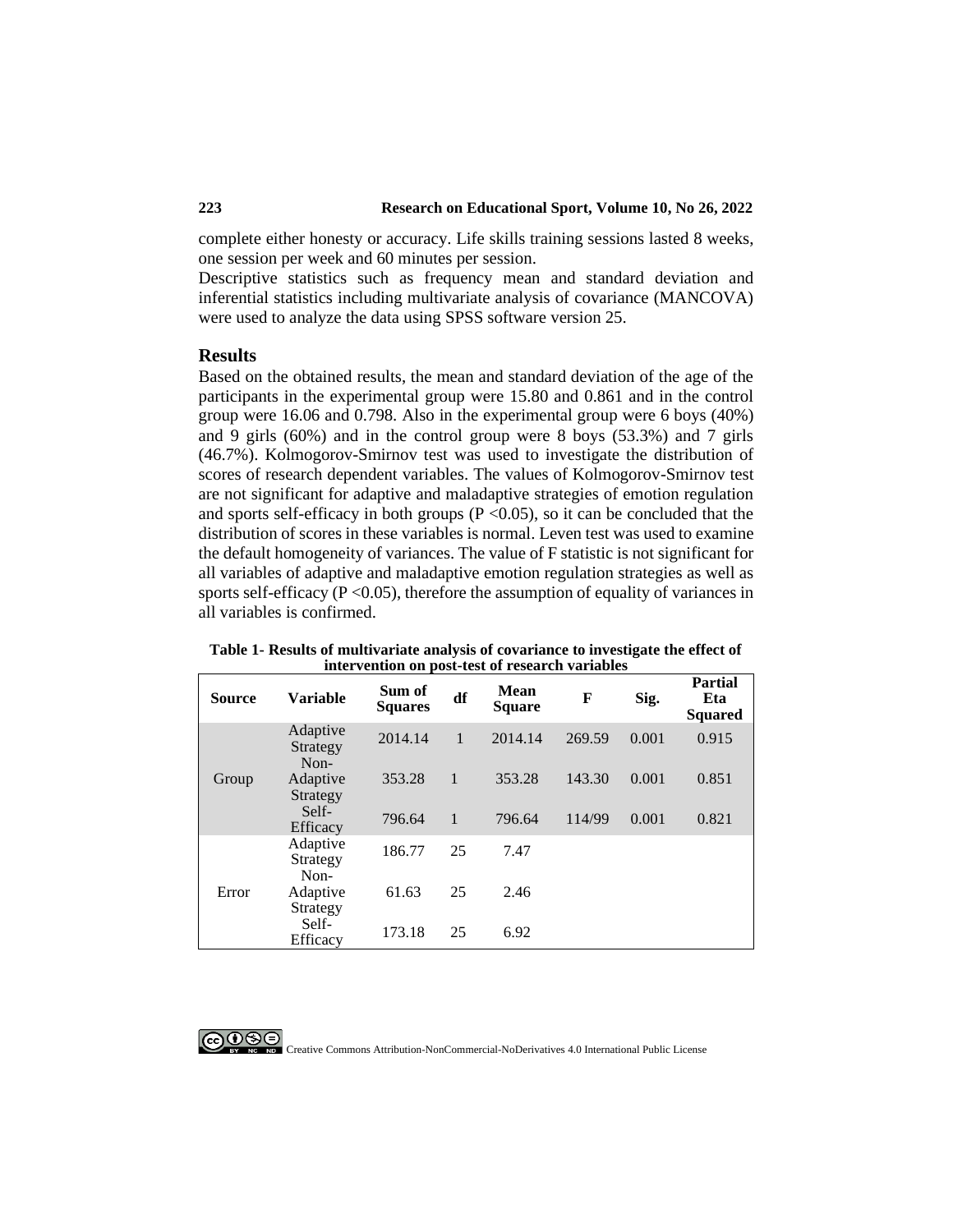**Khodaparast: The Effectiveness of Life Skills Training**... **224**

**Table 1- Results of multivariate analysis of covariance to investigate the effect of intervention on post-test of research variables**

| <b>Source</b> | <b>Variable</b>              | Sum of<br><b>Squares</b> | df | <b>Mean</b><br><b>Square</b> | F | Sig. | <b>Partial</b><br>Eta<br><b>Squared</b> |
|---------------|------------------------------|--------------------------|----|------------------------------|---|------|-----------------------------------------|
| Total         | Adaptive<br>Strategy         | 30283                    | 30 |                              |   |      |                                         |
|               | Non-<br>Adaptive<br>Strategy | 19544                    | 30 |                              |   |      |                                         |
|               | Self-<br>Efficacy            | 20342                    | 30 |                              |   |      |                                         |

Based on the results obtained from Table 1, it can be said that according to the values of F for the post-test of adaptive strategies (269.59), maladaptive strategies (143.30) and sports self-efficacy (114.99) and their significance level (0.001) that Less than  $0.05$  (P < 0.05) It can be seen that group life skills training has been effective and has been able to increase adaptive strategies and sports self-efficacy and reduce maladaptive strategies, therefore all research hypotheses are confirmed.

### **Conclusions**

The aim of this study was to investigate the effectiveness of life skills training on emotion regulation strategies and sports self-efficacy of children / adolescent athletes. In the obtained explanation, it can be argued that the selection and application of life skills is the basis and foundation that, by teaching them, a new order of thought, cognition and metacognition is achieved in adolescents.

Also; it can be stated that high life skills and consequently a sense of control over personal events, including for students on sports events, is effective in the ability to overcome or adapt to problems and thus increase mental health and sports selfefficacy. One of the limitations of the research is that it is limited to a specific geographical area (Rasht) and the possibility of generalizing its results to other geographical areas. It is suggested that more research be done on the effectiveness of various educational and therapeutic methods in improving students' athletic.

**Key words:** Sports Self-Efficacy, Emotion Regulation Strategies, Life Skills

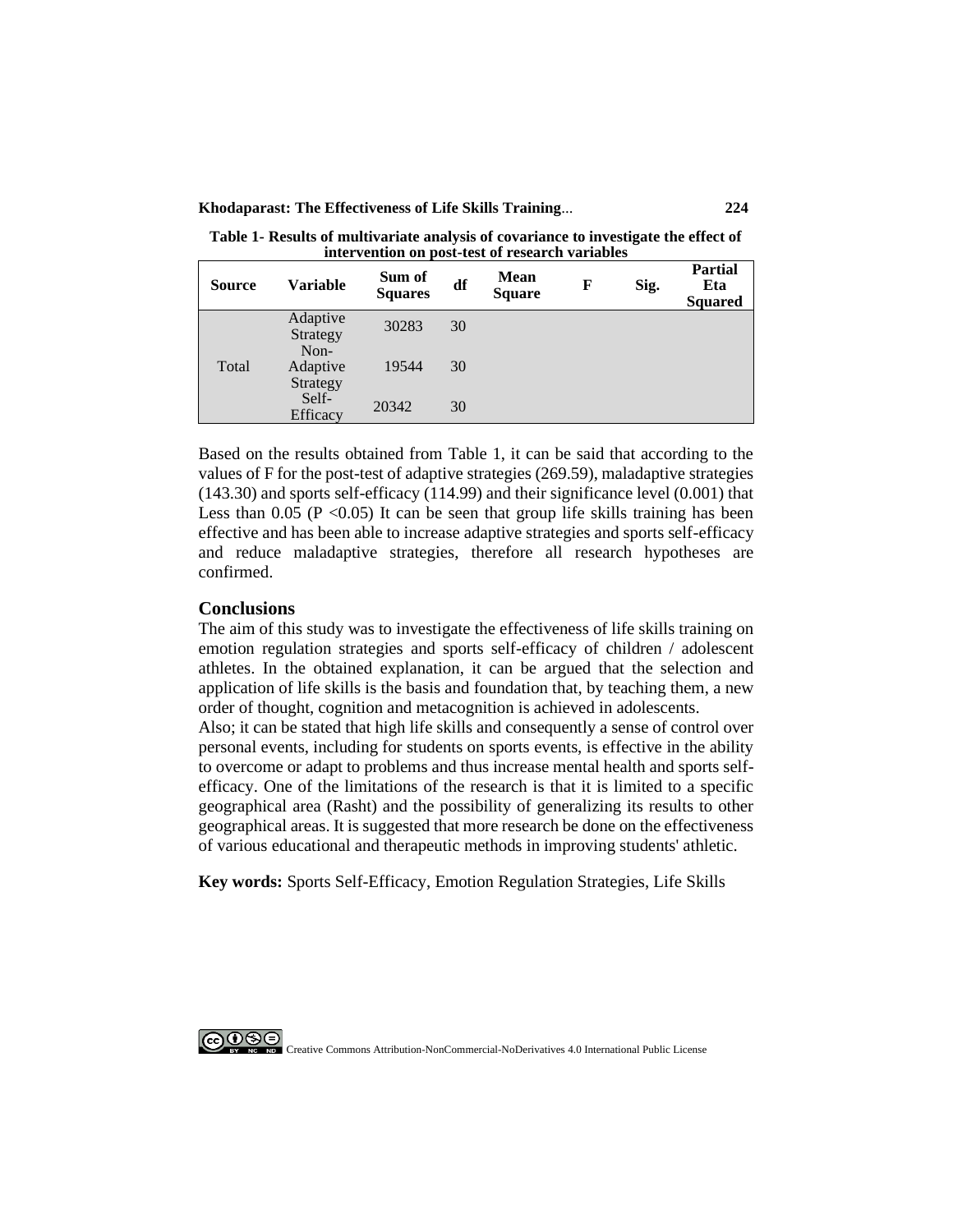### **225 Research on Educational Sport, Volume 10, No 26, 2022**

### **References**

- 1. [Garnefski N, Kraaij V, van Etten M. \(2005\). Specificity of relations between](https://www.sciencedirect.com/science/article/abs/pii/S0140197105000084)  [adolescents' cognitive emotion regulation strategies and internalizing and](https://www.sciencedirect.com/science/article/abs/pii/S0140197105000084)  [externalizing psychopathology.](https://www.sciencedirect.com/science/article/abs/pii/S0140197105000084) *Journal of adolescence.* 28(5),619-631.
- 2. [Gong X, Paulson SE. Effect of family affective environment on individuals' emotion](https://www.sciencedirect.com/science/article/abs/pii/S0191886917303847)  regulation. *[Personality and individual differences.](https://www.sciencedirect.com/science/article/abs/pii/S0191886917303847)* 117,144-149.
- 3. Kroll T, Kehn M, Ho PS, Groah [S. \(2007\). The SCI exercise self-efficacy scale](https://ijbnpa.biomedcentral.com/track/pdf/10.1186/1479-5868-4-34.pdf)  [\(ESES\): development and psychometric properties.](https://ijbnpa.biomedcentral.com/track/pdf/10.1186/1479-5868-4-34.pdf) *International Journal of [Behavioral Nutrition and Physical](https://ijbnpa.biomedcentral.com/track/pdf/10.1186/1479-5868-4-34.pdf) Activity.* 4(1),1-6.

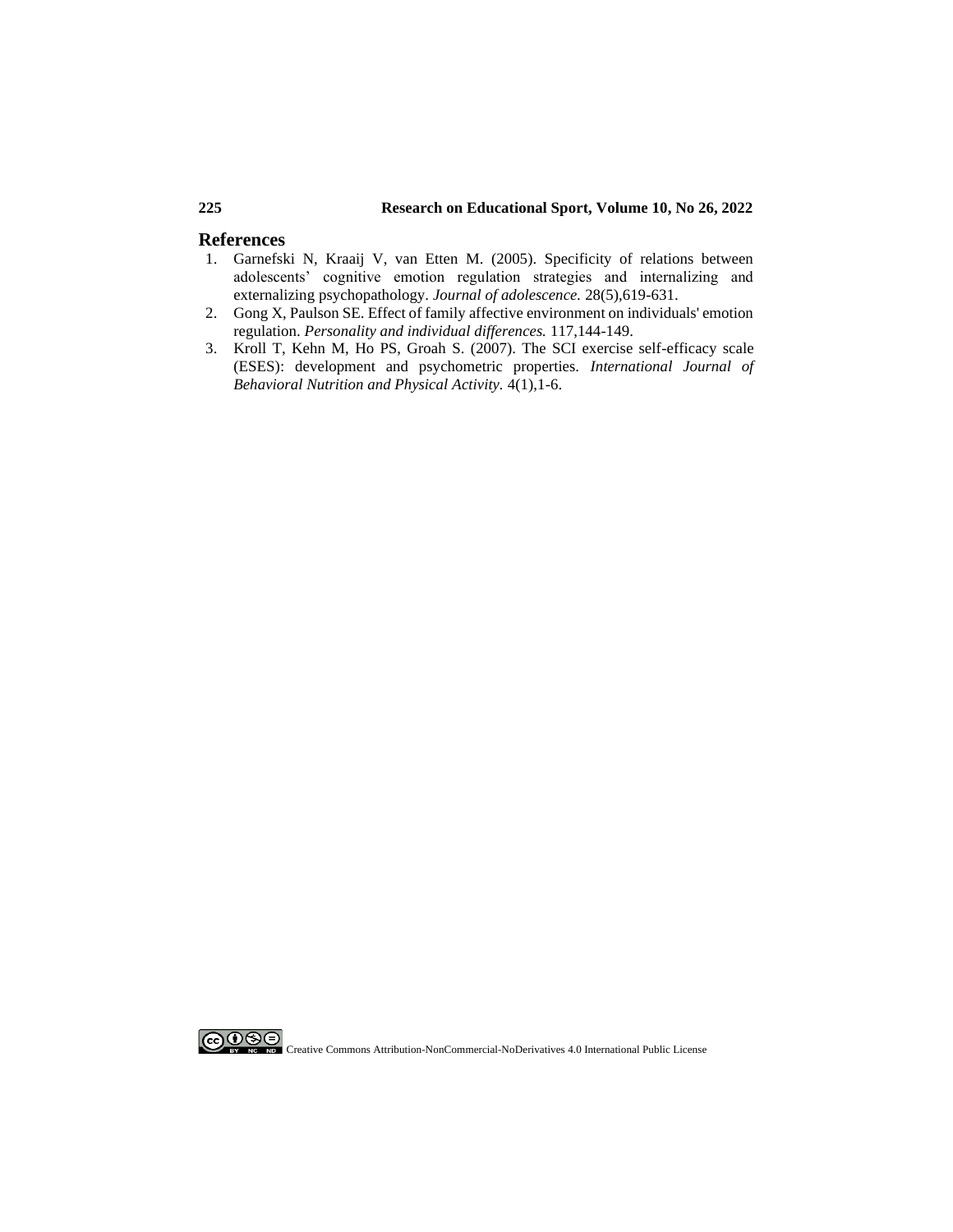**مقالة پژوهشی**

# **اثربخشی آموزش مهارتهای زندگی بر راهبردهای تنظیم هیجان و** 1 **خودکارآمدی ورزش ی کودکان/نوجوانان ورزشکار**

# **2 ، حسن عبدی <sup>1</sup> سیاوش خداپرست 3 ، هاشم اسماعیلی 4 ، وحید بخشعلیپور**

.1 استادیار، گروه تربیتبدنی و علوم ورزشی، واحد الهیجان، دانشگاه آزاد اسالمی، الهیجان، ایران .2 استادیار، گروه تربیتبدنی و علوم ورزشی، واحد شاهرود، دانشگاه آزاد اسالمی، شاهرود، ایران )نویسنده مسئول(

.3 کارمند اداره کل ورزش و جوانان استان گیالن، رشت، ایران .4 گروه تربیتبدنی و علوم ورزشی، آموزشکده فنی و حرفه ای سما سیاهکل، دانشگاه آزاد اسالمی، سیاهکل، ایران

**تاريخ دريافت: 1399/12/03 تاريخ پذيرش: 1400/06/25** 

### **چکیده**

**هدف پژوهش حاضر اثربخش ی آموزش مهارتهای زندگی بر راهبردهای تنظیم هیجان و خودکارآمدی ورزشی کودکان/نوجوانان ورزشکار بود. روش پژوهش به شیوۀ نیمه آزمايشی با طرح پیشآزمون-پسآزمون با گروه کنترل اجرا شد. کلیه دانشآموزان ورزشکار شهر رشت در سال تحصیلی 1398-99 جامعه آماری اين پژوهش را تشکیل دادند که از میان آنها 30 نفر بهصورت نمونهگیری در دسترس انتخاب شدند و در دو گروه آزمايش )15 نفر( و کنترل )15 نفر( بهصورت تصادفی جايگزين و تقسیم شدند و به پرسشنامة تنظیم شناختی هیجان )گارنفسکی و همکاران، 2005( و مقیاس خودکارآمدی ورزشی )کرل و همکاران، 2007( پاسخ دادند. شرکتکنندگان گروه آزمايش، 8 جلسه برنامة مهارتهای زندگی را دريافت نمودند. دادهها با استفاده از روش آماری تحلیل کوواريانس چندمتغیری مورد تجزيه وتحلیل قرار گرفتند. نتايج نشان داد که آموزش مهارتهای زندگی بر راهبردهای تنظیم هیجان و خودکارآمدی ورزشی دانشآموزان ورزشکار مناطق محروم، تأثیرگذار بود و آزمودنی های گروه آزمايش نسبت به آزمودنی های گروه کنترل در پس آزمون ، خودکارآمدی ورزشی و تنظیم هیجان سازگارانه بیشتر و تنظیم هیجان**  ناسازگارانه کمتری داشتند و از نظر آماری معنی دار بود. بنابراین استفاده از آموزش مهارتهای زندگی می *ت*واند **موجب افزايش خودکارآمدی ورزشی و تنظیم هیجان سازگارانه و نیز کاهش تنظیم هیجان ناسازگارانه دانشآموزان ورزشکار شود.**

**واژگانکلیدی: خودکارآمدی ورزشی، راهبردهای تنظیم هیجان، مهارتها ی زندگی**

 $\bigodot \limits_{\mathbb{R}} \bigodot \limits_{\mathbb{R}} \bigodot \limits_{\mathbb{R}} \bigodot \limits_{\mathbb{R}}$ 

<sup>1.</sup> Email: s.khodaparast@yahoo.com

<sup>2.</sup> Email: Habdi1978@gmail.com

<sup>3.</sup> Email: Hashem1387@gmail.com

<sup>4.</sup> Email: vahidbakhshalipour@yahoo.com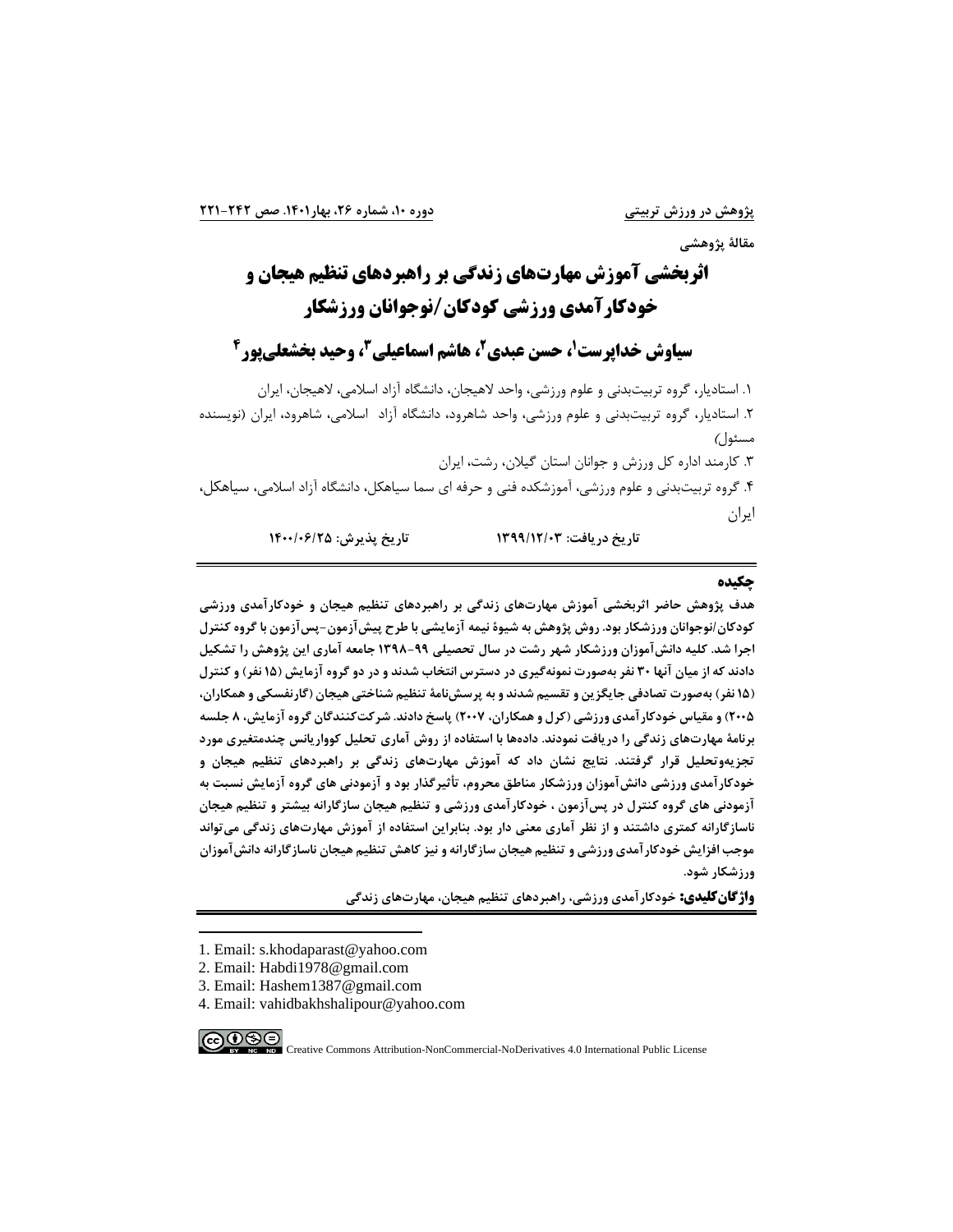### **مقدمه**

باورهای خودکارآمدی یک نوع راهبردهای یادگیری خودتنظیمی به هم وابسته می باشند هر دو نیاز به وجود ظرفیتهای شناختی خاص، از جمله توانایی تعیین اهداف، نظارت بر خود، تأمل و قضاوت دارند. همچنین هر دو از نمایندگی یا کنترل شخصی پشتیبانی میکنند. بررسی مهارتهای یادگیری خودتنظیمی کودکان در سنین اولیه برای درک میزان حفظ خودکارآمدی ضروری است. هر دو قضاوت یادگیری و خودکارآمدی خودتنظیمی به یک سری فرایندهای شناختی و فراشناختی از جمله مشاهدات خود، قضاوت خود و عکسالعمل خود احتیاج دارند. تحقیقات بیشتر با کودکان این گروه سنی ممکن است به درک کامل و عمیقتری از ماهیت دقیق این باورها منجر شود تا در همه کودکان شروع مثبت و هیجان|نگیز در تلاش برای یادگیری مادام|لعمر را فراهم کند (گاسکیل و هوی <sup>۱</sup>، ۲۰۰۲؛ 2 یوشر و پاجارس ، 2008(. مهارتهای روانی مؤثر،بهمنظور ثبات هیجانی ورزشکار و دستیابی به موفقیت ورزشی اجتنابناپذیر می باشد، چرا که این مهارتها، ناتوانی در مقابله با عوامل استرس زایی همچون محیطهای ورزشی را تحت تأثیر قرار می۵هد و مانع تأثیر عوامل مزاحم می شود (دیفابیو و همکاران <sup>۳</sup>، ۲۰۱۴) از جمله مهارتهای که به نظر م<sub>یا</sub>رسد عملکرد را در شرایط استرسi( همچون محیطهای ورزشی تحت تأثیر قرار میدهد، مهارت تنظیم شناختی-هیجان است که نقش مهمی در سازگاری ما با وقایع استرسiا دارد (تامپسون ٔ ، ۱۹۹۴). نتایج پژوهشها نشان میدهند که ظرفیت افراد در تنظیم مؤثر هیجانها بر شادمانی روانشناختی، جسمانی و بین فردی تأثیر میگذارد (گروس<sup>۵</sup>، ۱۹۹۹؛ ریف و سینگر <sup>۶</sup>، ۱۹۹۶). تنظیم شناختی هیجان به کنترل و دست کاری ورود اطلاعات هیجانی به شیوه شناختی منوط می باشد (اوچسنر و گروس<sup>۷</sup>، ۲۰۰۵). روشهای متعددی برای تعدیل میزان راهبردهای تنظیم هیجان و افزایش خودکارآمدی ورزشی به وجود آمدهاند. یکی از روشهایی که بهتازگی وارد حوزه مطالعاتی با هدف ارتقای راهبردهای تنظیم هیجان و افزایش خودکارآمدی ورزشی دانشآموزان ورزشکاران شده است، مداخلۀ مهارتهای زندگی است. در این روش از طریق عرضه آموزش های مورد نیاز، مجموعه مهارتهای الزم برای کامیابی در زندگی طی

- 1. Gaskill & Hoy
- 2. Usher & Pajares
- 3. Di Fabio et al.,
- 4. Thompson
- 5. Gross
- 6. Ryff & Singer,
- 7. Ochsner & Gross

ெ⊕ை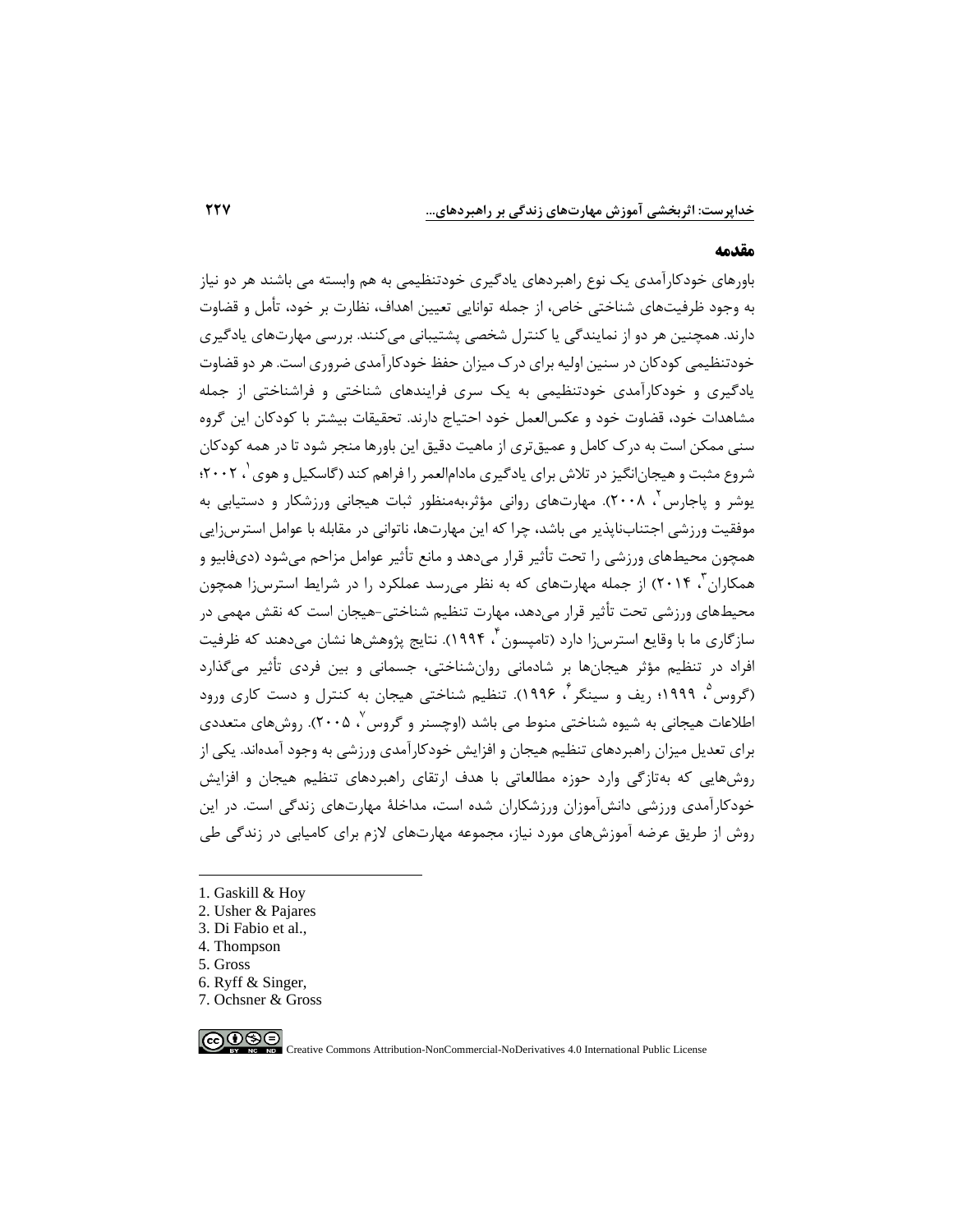مراحل دهگانه به فرد آموزش داده میشود و به او کمک میشود تا تواناییها، اطالعات، گرایشها و مهارتهای الزم برای زندگی موفق، سالم و بدون فشار روانی زیاد را در خود پرورش دهد. اصطالح مهارتهای زندگی، به گروه بزرگی از مهارتهای روانی اجتماعی و میان فردی گفته میشود که به افراد کمک میکند تا تصمیمات خود را آگاهانه اتخاذ کنند، ارتباط مؤثر برقرار نمایند، مهارتهای مقابلهای و مدیریت شخصی خود را گسترش دهند و زندگی سالم و باروری داشته باشند، مهارتهای زندگی ممکن است درباره فعالیتهای شخصی و یا فعالیتهای مربوط به دیگران باشد، همچنین ممکن است از آنها بهمنظور تغییر محیط به محیطی سالم استفاده شود )عباسی و قهرمانی، 2019(. سازه خودکارآمدی از تأثیرگذارترین سازهها بر پ یشرفتهای ورزشی محسوب میشود. خودکارآمدی را به عنوان "باور به قابلیتهای شخصی برای سازمان دهی و اجرا سازی مسیرِ عملِ الزم برای تولید موفقیت"تعریف کردهاند (باندورا، ۱۹۹۷؛ به نقل از آهن، بانگ و کیم ٰ، ۲۰۱۷). در واقع میتوان بیان کرد که خودکارآمدی به عنوان سطح اعتماد افراد نسبت به خود تعریف میشود )ژوو، چن، شی، لیانگ و لیو<sup>۲</sup>، ۲۰۱۶) و اشاره به درک افراد در ارتباط با توانایی انجام وظایف در موقعیتهای مختلف دارد. باورهای خودکارآمدی در امر ورزش میتوانند تأثیرات مثبت و منفی بر روی سالمت روانی افراد داشته باشند. این باورها موجب تأثیرگذاری بر شیوه تفکر، احساس، انگیزش یا رفتار فرد نیز میگردد (استرول، تیوماسجان و اپورل"، ۲۰۱۱). باور به خودکارآمدی بالا میتواند بهترین پیشبینی کننده عملکرد فرد در تمام زمینهها باشد (بلومکیوست، دهقان فراشاه و توماس۴، ۲۰۱۶).

از دیگر عواملی که میتواند ورزشکاران را تحت تأثیر قرار دهد، راهبردهای تنظیم هیجان است. هیجان پدیدهای چندوجهی است که کارکردهای تکاملی، رفتاری، شناختی و ارتباطی دارد. بدین معنی که نواع سیستمهای شناختی و رفتاری فرد، مثل حافظه، تصمیمگیری (گرکوچای<sup>۵</sup> و همکاران، ۲۰۱۳)، حل مسئله، بازخورد (گرسالفی و بارنز<sup>ع</sup>، ۲۰۱۶) و یا رفتارهای گرایشی و اجتنابی فرد پس از تجربه هیجان، فعال خواهند شد. تنظیم هیجان اشاره به فرایندهایی دارد که طی آن افراد سعی میکنند فرآیندهای مربوط به تولید هیجانهای خود را اصالح کنند که به طور معمول با هدف کاهش شدت

∣ை⊛⊜

<sup>1.</sup> Seon Ahn, Bong & Kim

<sup>2.</sup> Zhu, Chen, Shi, Liang & Liu

<sup>3.</sup> Strobel, Tumasjan & Sporrle

<sup>4.</sup> Blomquist, Dehghanpour Farashah & Thomas

<sup>5.</sup> Grecucci

<sup>6.</sup> Gresalfi & Barnes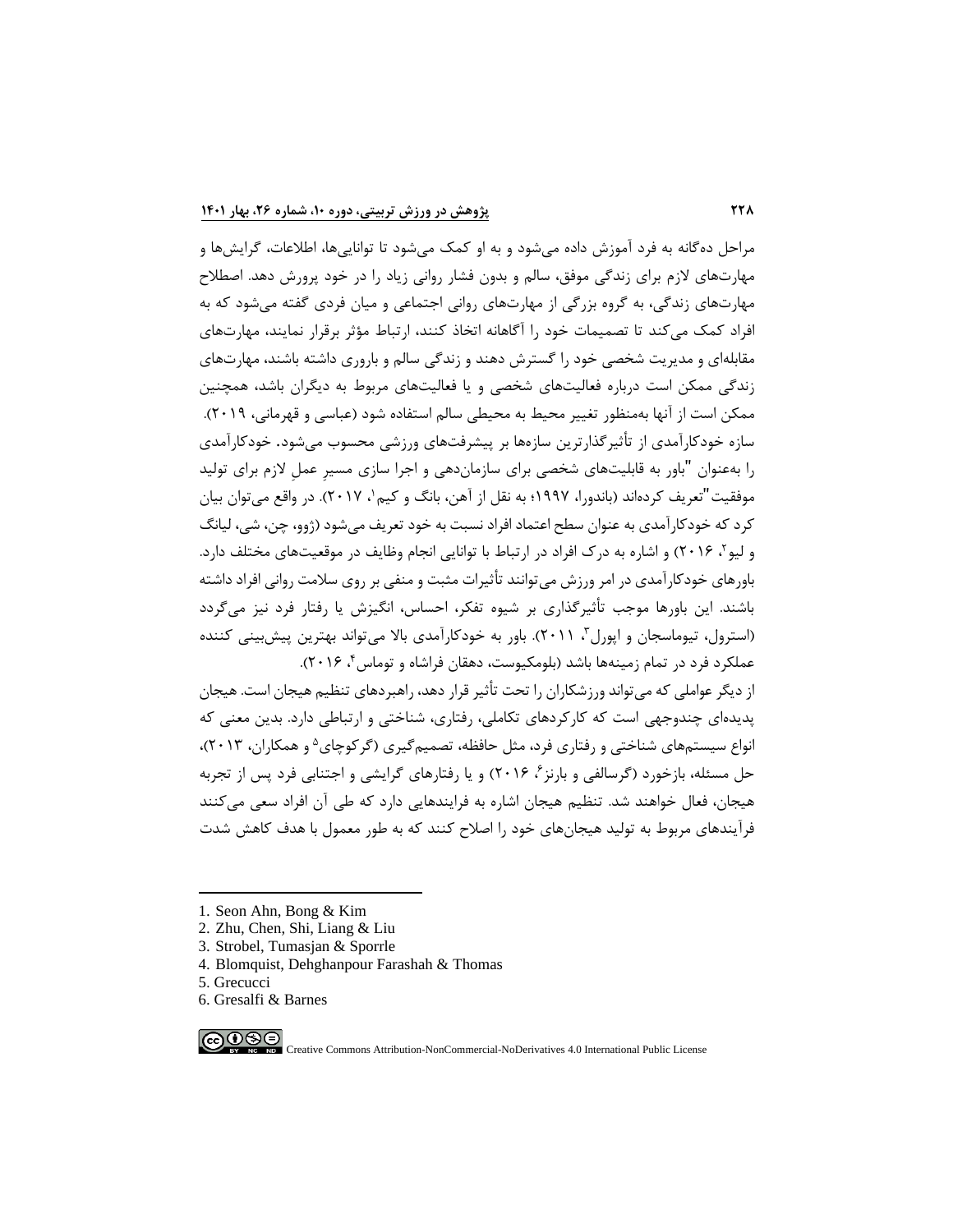نجارب هیجانی همراه است (گروس و جزائیری ٰ، ۲۰۱۴). به عبارتی دیگر تنظیم هیجان میتواند به عنوان روشی تعریف شود که افراد از طریق آن هیجان های خود را تجربه، کنترل و ابراز میکنند )گانگ و پائولسون ۲۰۱۷ ؛ دی فرانس و هولنشتاین ۳ ، ۲۰۱۷).

یکی از انواع مداخلههای تعدیل کنندۀ بسیاری از نشانهها، آموزش مهارتهای زندگی است. رشد مهارت زندگی از طریق یادگیری را می توان زیربنای پیشگیری از مشکلات روانی و اجتماعی دانش آموزان ورزشکار دانست (بوید ٔ ، ۱۹۹۲). سازمان بهداشت جهانی (۲۰۱۳) مهارتهای زندگی را بهعنوان مجموعهای از مهارتهای روانی و اجتماعی و میان فردی تعریف کرده که به افراد کمک می کند تا آگاهانه تصمیم بگیرند و مهارتها ی ارتباطی، شناختی و هیجانی خوب و زندگی سالم و پرباری داشته باشند. به نظر پراجاپاتی و همکاران  $^{(2)}$  (۲۰۱۷) در طی این فرایند فرد مسئولیت خود و زندگیاش را به دست میگیرد. آنها معتقدند که فرایند خود توانمندسازی یک فرایند روانی پویا و در حال رشد است. برای خود توانمندسازی بیشتر هر فرد به آگاهی، داشتن اهداف مشخص، ارزش ها و اطالعات نیاز دارد. آموزش مهارت های زندگی باعث احساس کفایت و رشد شناختی و هیجانی دانش آموزان می شود. به نظر می رسد آموزش مهارتهای زندگی در ایجاد و افزایش توانمندیهایی مانند تصمیمگیری، ایجاد انگیزه در خود، پذیرش مسئولیت، ارتباط مثبت با دیگران، ایجاد عزتنفس مثبت، حل مشکل، خود نظم دهی و خودکفایتی دانش آموزان مؤثر است.

مطالعات مختلفی در ارتباط با آموزش مهارت های زندگی بر تنظیم هیجان و خودکارامدی صورت گرفته است ولی اکثر تحقیقات یا به اثربخشی آن بر یکی از این متغیرها پرداخته است و یا در ارتباط با ورزشکاران نبوده است. نقطه مثبت و متفاوت این تحقیق با تحقیقات گذشته مربوط به همین یکپارچگی در ارتباط با دو متغیر و جامعه ورزشکاران است. در این راستا کهریزه )2019( در پژوهشی تحت عنوان " بررسی تأثیر آموزش مهارتهای زندگی بر سلامت روان و عملکرد تحصیلی دانش آموزان دختر پایه سوم مقطع ابتدایی" به این نتیجه رسیدند که آموزش مهارتهای زندگی توانسته است سالمت روان و عملکرد تحص یلی دانش آموزان را بهبود بخشد و افراد مورد مطالعه شرکت کننده در آزمایش در پسآزمون بهطور معناداری، سالمت روان مطلوبتر و عملکرد تحصیلی بهتری را نشان دادند. همچنین اسماعیلی و بصیری (۲۰۱۹) در پژوهشی تحت عنوان " آموزش مهارتهای زندگی و

- 2. Gong & Paulson
- 3. De France & Hollenstein
- 4. Bowd
- 5. Prajapati et al.,

 $\bigodot \bigodot \bigodot \limits_{{\bf W} \in {\bf W}} \bigodot \bigodot \limits_{{\bf W} \in {\bf W}}$ 

<sup>1.</sup> Gross & Jazaeiri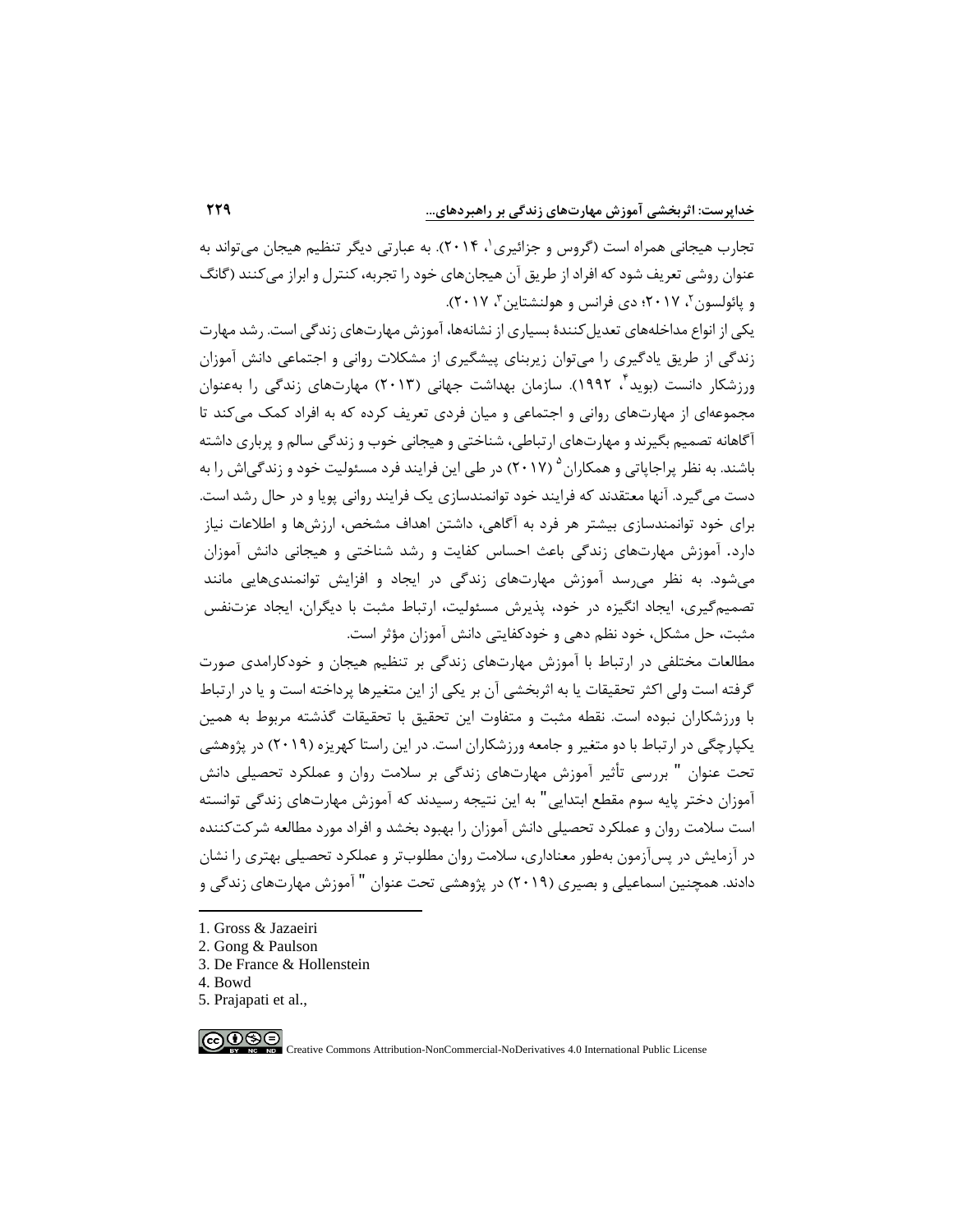تأثیر آن بر اختالالت هیجانی پسران نوجوان" به این نتیجه رسیدند که آموزش مهارت های زندگی موجب کاهش اضطراب و افسردگی در گروه آزمایشی در مقایسه با گروه کنترل گردیده است. مهری نژاد و همکاران )2019( در پژوهشی تحت عنوان "اثربخشی آموزش مهارتهای زندگی بر عزتنفس و تعارض والد -نوجوان دختران دوره متوسطه اول شهر تهران" به این نتیجه رسیدند که آموزش مهارت های زندگی منجر به افزایش عزتنفس و کاهش تعارض والد-نوجوان گردیده است. میتوان نتیجه گرفت که ارتقای مهارتهای زندگی در دوره نوجوانی میتواند در بهبود عزتنفس دختران و تعارضهای آنها با والدین شان مؤثر باشد. دانا و همکاران (۲۰۱۸) در پژوهشی تحت عنوان "اثربخشی آموزش مهارتهای ارتباطی بر تابآوری و خودکار آمدی تمرینی ورزشکاران نوجوان" به این نتیجه رسیدند که پس از کنترل سطوح پ یشآزمون، نمرههای تابآوری و خودکارآمدی تمرینی در گروه آزمایشی بهطور معناداری باالتر از گروه کنترل قرار دارد. بر اساس یافتههای این پژوهش میتوان نتیجه گیری کرد که آموزش مهارتهای ارتباطی، روش مؤثری برای فزایش تابآوری و خودکارآمدی تمرینی در ورزشکاران نوجوان است. گیلبرستون <sup>(</sup> (۲۰۱۶)، نورگارد و همکاران<sup>۲</sup> (۲۰۱۲) نشان دادند که مهارتهای ارتباطی منجر به افزایش خودکارآمدی افراد شده ٔست. براگارد ٌ (۲۰۱۰) به این نتیجه رسید که آموزش مهارتهای ارتباطی و مدیریت هیجان بهطور معناداری خودکارآمدی شرکتکنندگان را افزایش و استرس ارتباطی آنها را کاهش داد.

با توجه به دشواری هایی که ورزشکاران در ورزشهای حرفهای با آنها روبهرو میشوند، گزاف نیست اگر ادعا کنیم ورزشکاران در معرض تهدیدهای مختلف از جمله سالمتی هستند که بر این اساس، نتایج پژوهش حاضر درصدد بهبود دانش کاربردی در این زمینه است. همچنین به دلیل لزوم پاسخگویی ورزشکاران نسبت به سالمت و تندرستی خود، تنها در صورتی میتوان انتظار عملکرد مناسبی از این افراد داشت که شرایط جسمانی و روانی برای آنان مساعد باشد که در این زمینه راهبردهای تنظیم هیجان و خودکارآمدی ورزشی باال در این حوزه از اهمیت باالیی برخوردار خواهد بود که بدین منظور نتایج پژوهش حاضر مثمر ثمر است. عالوه بر این، به منظور کاهش صدمات جسمانی و روانی به نیروی ورزشکار، باید در زمینه بهبود شرایط حاکم بر این گروه از افراد جامعه کوشا بود که نتایج پژوهش حاضر در این زمینه قابل توجه خواهد بود. از سوی دیگر بهبود خودکار آمدی ورزشی از جمله مؤلفه هایی است که در احساس توانمندی روانی ورزشکاران از اهمیت باالیی برخوردار

- 1. Gilbertson
- 2. Nørgaard et al.,
- 3. Bragard

 $\bigcirc$   $\bigcirc$   $\bigcirc$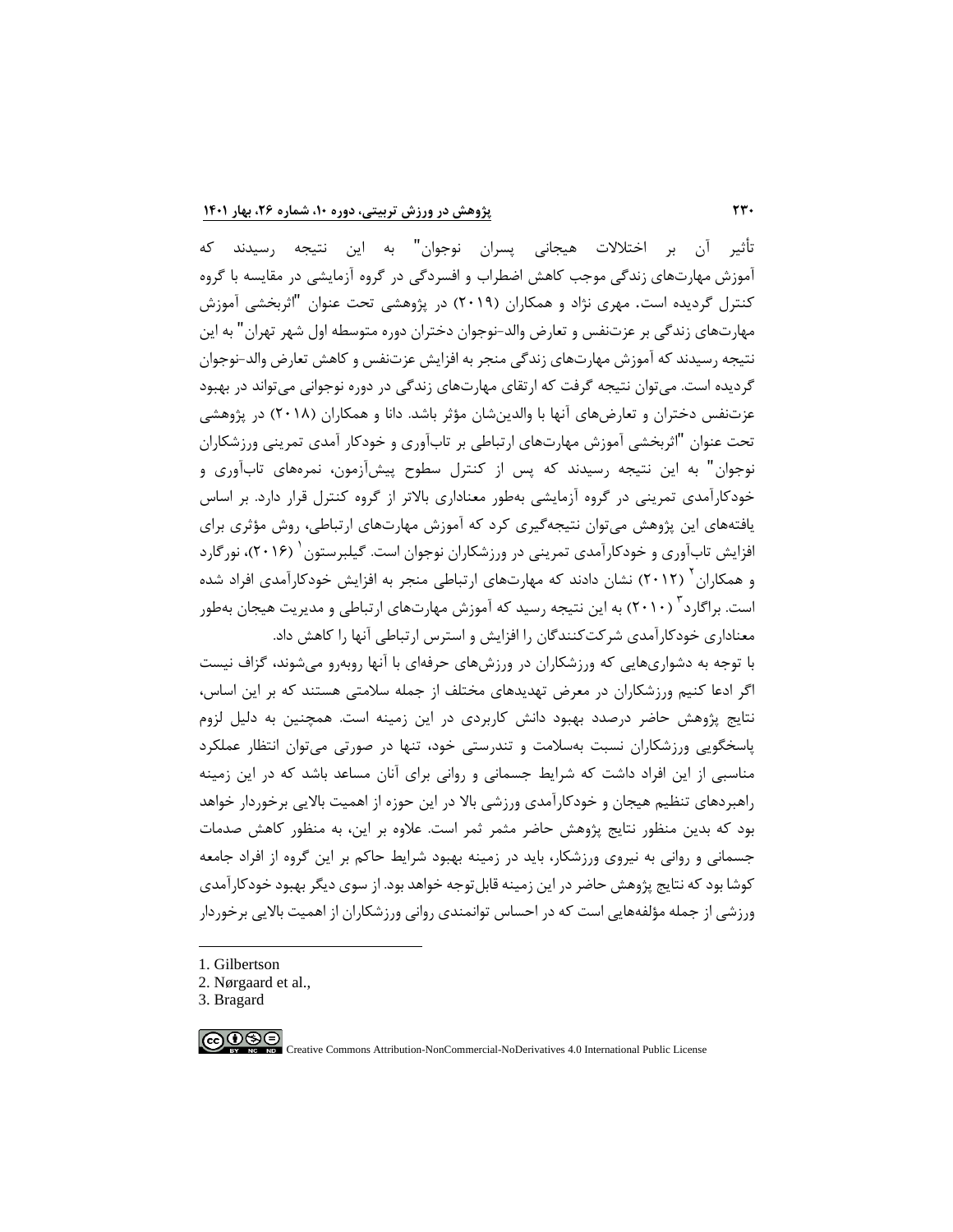است که به همین منظور شناسایی و مدیریت عوامل مؤثر بر روی این متغیر نیز در بهبود خودکارآمدی ورزشی آنها مؤثر خواهد بود. در مجموع، پژوهشها نشان میدهد که برنامههای روانشناختی بهویژه آنهایی که در قالب گروهی ارائه میشوند به میزان چشمگیری پریشانی هیجانی و استرس مرتبط با ورزش را کاهش میدهند، حمایت اجتماعی ارزشمندی فراهم میکنند و مهارتهای مقابلهای انطباقی را افزایش میدهند. با توجه به اینکه ورزشکاران در امر ورزش خود استرس های زیادی را متحمل میشوند که این استرس و اضطراب ممکن است در عملکرد ورزشی آنان تأثیرات متفاوتی بگذارد. لذا، پژوهش حاضر بهمنظور تعیین اثربخشی آموزش مهارتهای زندگی بر راهبردهای تنظیم هیجان و خودکارآمدی ورزشی کودکان/نوجوانان ورزشکار است.

# **روشپژوهش**

پژوهش حاضر از نظر هدف، کاربردی بود و از لحاظ روش، نیمه آزمایشی است که در آن از طرح پیشآزمون-پسآزمون با گروه کنترل استفاده شده است. جامعه آماری این پژوهش را کلیه دانشآموزان ورزشکار شهررشت در سال 1398-99 تشکیل دادند. نمونه آماری شامل 30 نفر از دانشآموزان ورزشکار بود که به شیوه نمونه گیری در دسترس انتخاب شدند و بهصورت تصادفی در دو گروه آزمایش (۱۵ نفر) و کنترل (۱۵ نفر) جایگزین و تقسیم شدند.

بزار گردآوری دادهها شامل پرسشنامه تنظیمشناختی هیجانی گارنفسکی و همکاران <sup>(</sup> (۲۰۰۵) و مقیاس خودکارآمدی ورزشی کرل و همکاران<sup>۲</sup> (۲۰۰۷) بود.

فرم کوتاه نسخه فارسی پرسشنامه تنظیم شناختی هیجان: نسخه اصلی پرسشنامه تنظیم شناختی هیجانی توسط گارنفسکی و همکاران )2005( در کشور هلند تدوین شده است که جهت شناسایی راهبردهای مقابلهای شناختی افراد پس از تجربه کردن وقایع یا موقعیتهای منفی مورد استفاده قرار می گیرد. حسنی (۲۰۱۰) نسخه فارسی این پرسشنامه را تنظیم کرده است. فرم کوتاه نسخه فارسی پرسشنامه تنظیم شناختی هیجان 18 گویه دارد و یک ابراز خود گزارشی است که دامنه نمرات مقیاس از ۱ (تقریباً هرگز) تا ۵ (تقریباً همیشه) است. این پرسشنامه دارای ۲ راهبرد تنظیم شناختی هیجانی سازگار و ناسازگار و 9 زیر مقیاس است. پنج زیر مقیاس این پرسشنامه راهبردهای شناختی هیجانی سازگار )پذیرش، تمرکز مجدد مثبت، تمرکز مجدد بر برنامهریزی، ارزیابی مجدد مثبت،

1. Garnefski et al.,

2. Kroll et al

$$
\bigcirc \mathbb{Q} \bigcirc \mathbb{Q} \bigcirc
$$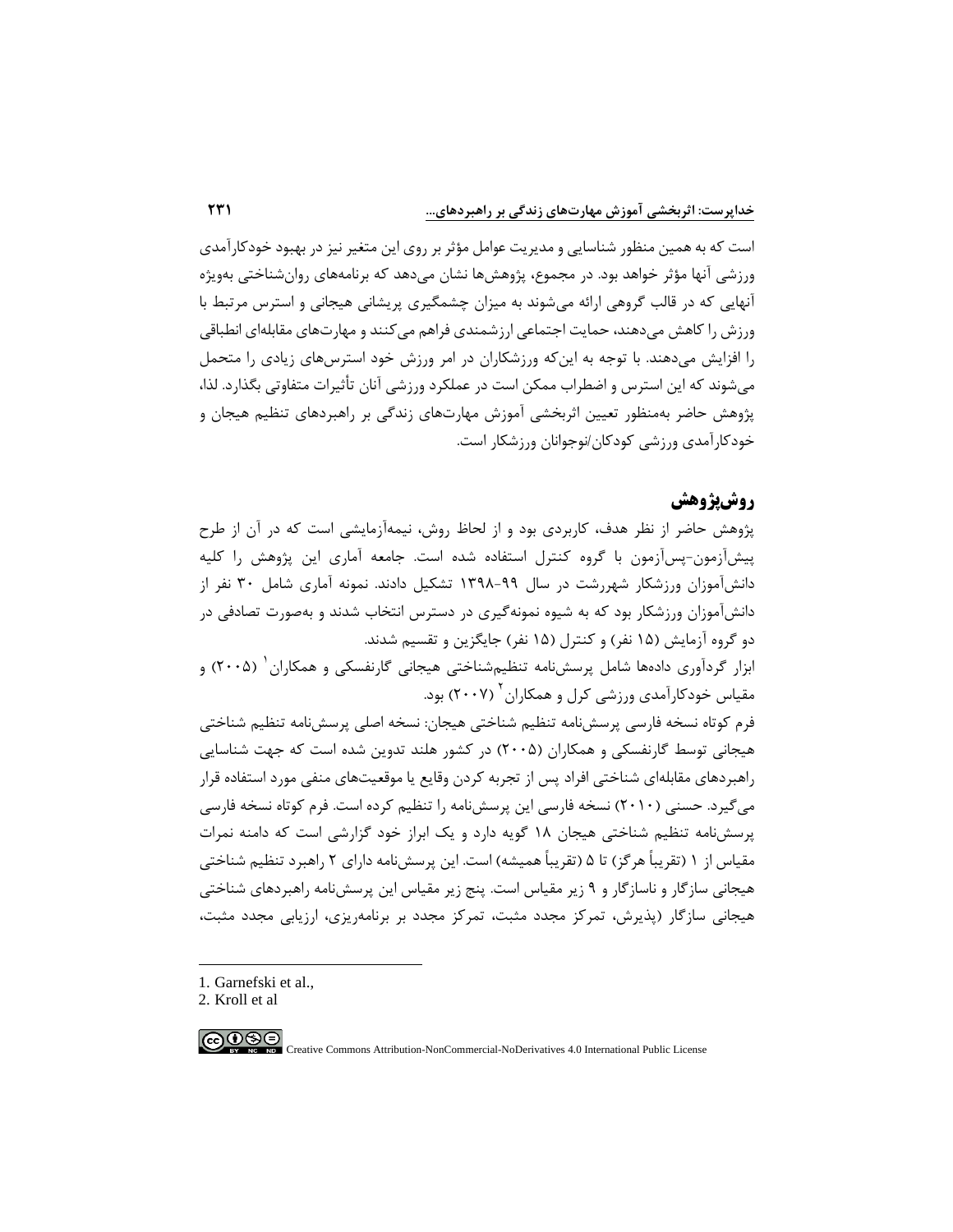دیدگاهگیری) و چهار زیر مقیاس دیگر (نشخوارگری، ملامت دیگران، ملامت خویش، فاجعه سازی) راهبردهای تنظیم شناختی هیجانی ناسازگار هستند. پایایی پرسش نامه با استفاده از آلفای کرونباخ برای راهبردهای شناختی هیجانی سازگار 0/87 و برای راهبردهای شناختی هیجانی ناسازگار 0/90 به دست آمد.

**مقیاس خودکارآمدی ورزشی:** مقیاس خودکارآمدی ورزشی یک آزمون 10 سئوالی ESES کرل و همکاران )2007( است. برای پاسخ به هریک از سئواالت از 1 تا 4 امتیاز داده میشود. دامنه نظری نمرات بین 10 تا 40 است. پایایی پرسشنامه در تحقیق زردشتیان و همکاران )2016( 0/84 به دست آمد. بر حسب یافتههای مقدماتی، آلفای کرونباخ پرسشهای مقیاس در مورد یک نمونه 236 نفری از ورزشکاران سطوح و رشته های مختلف ورزشی، 0/93 محاسبه شد که بیانگر همسانی درونی خوب مقیاس است. ضرایب همبستگی بین نمرههای 76 نفر از نمونه مذکور در دو نوبت بافاصله 2 تا 4 هفته 0/78=r به دست آمد و در سطح 0/001<<sup>P</sup> پایایی بازآزمایی مقیاس خودکارآمدی ورزشی را تأیید کرد.

| اهداف                                                                                                                                                               | محتوای آموزشی                                                                                                                                                                                      | جلسات    |
|---------------------------------------------------------------------------------------------------------------------------------------------------------------------|----------------------------------------------------------------------------------------------------------------------------------------------------------------------------------------------------|----------|
| ايجاد علاقه نسبت به ورزش و محسنات آن در<br>زندگی                                                                                                                    | آشنایی اعضا با یکدیگر، ارائهٔ کلیاتی در باب آثار<br>ورزش بر زندگی                                                                                                                                  | جلسه اول |
| پی بردن به اهمیت ارتباط، شناخت عناصر اصلی<br>ارتباط (کلامی و غیر کلامی)، شناخت موانع<br>ارتباط مؤثر، توانايي برقراري ارتباط مؤثر                                    | ارائهٔ کلیاتی در باب مهارتهای زندگی، انواع و<br>كاربرد آن ارائه تعريف ارتباط مؤثر با ديگران، ارائهٔ<br>عواملی برای ارتباط مؤثر با دیگران، شناخت انواع<br>سبکهای ارتباطی و جمعبندی و ارائهٔ تکلیف   | جلسه دوم |
| کسب توانایی در تصمیمگیری مناسب در موقع<br>بروز مشکل، توانایی در انتخاب بهترین را ه حل<br>از راهحلهای مختلف، دوری از عجله در تصمیم،<br>تسلط بر هیجانات در تصمیم گیری | ارائهٔ تعریفی از مهارت حل مسئله، ارائهٔ روش حل<br>مسئله و مراحل آن و انواع مقابله، ویژگیهای افراد<br>فاقد توانايي حل مسئله، ارائهٔ تعريف تصميم گيري،<br>مراحل اصلی در تصمیم گیری، جمعبندی و ارائهٔ | جلسه سوم |

**جدول -1 خالصه جلسات آموزش مهارتهای زندگی** 

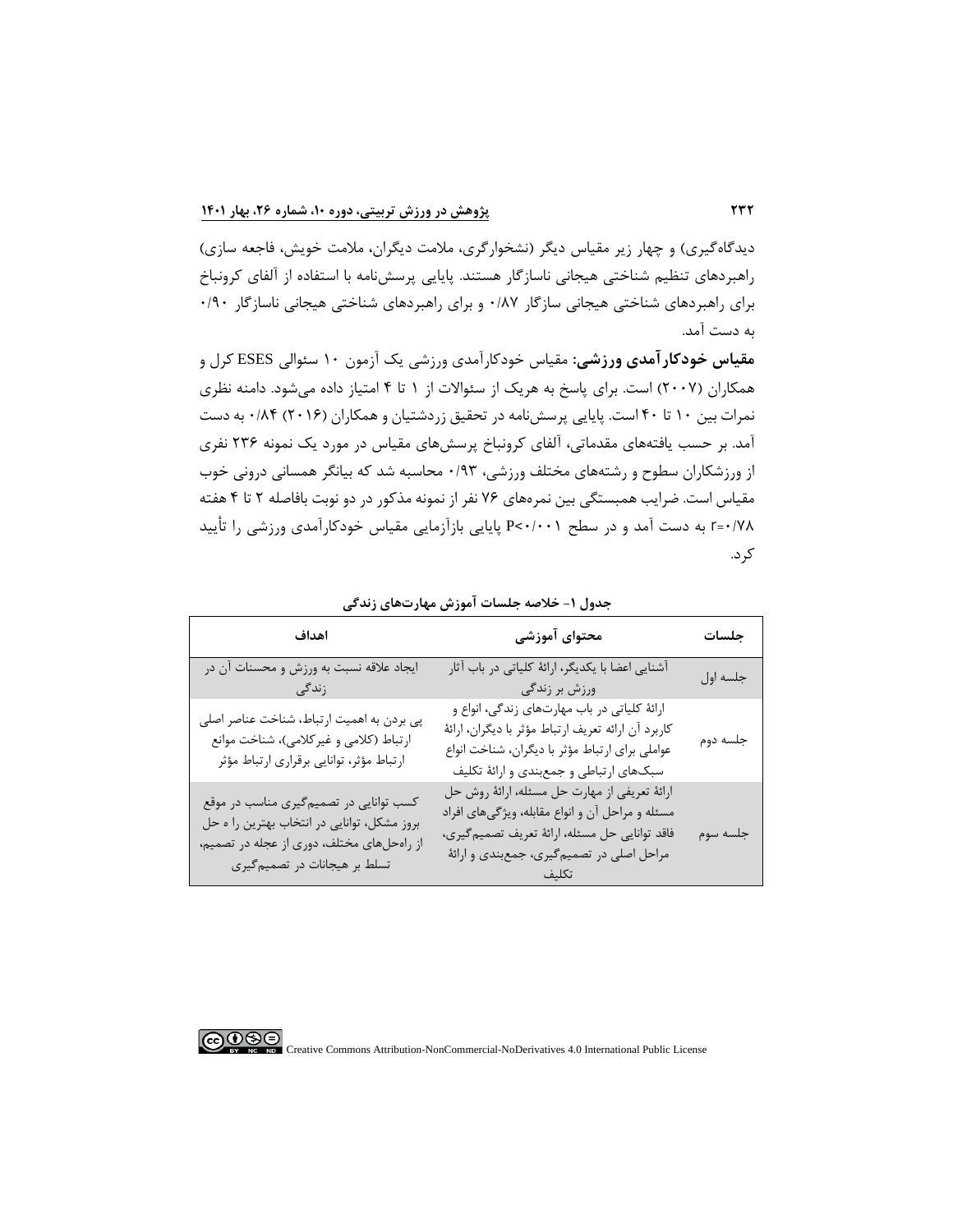### **خداپرست: اثربخشی آموزش مهارتهای زندگی بر راهبردهای...**

| اهداف                                                                                                                                                                                                           | محتوای آموزشی                                                                                                                                                                                                                                                                                | جلسات      |
|-----------------------------------------------------------------------------------------------------------------------------------------------------------------------------------------------------------------|----------------------------------------------------------------------------------------------------------------------------------------------------------------------------------------------------------------------------------------------------------------------------------------------|------------|
| آشنایی با مفهوم استرس منابع و اثرات آن،<br>یادگیری مهارتهای مقابله با استرس، کسب<br>توانایی و مقاومت در برابر استرس                                                                                             | ارائهٔ تعریف مهارت مقابله با استرس و اهمیت آن،<br>شناخت علائم جسمي، رفتاري، شناختي و عاطفي<br>ناشی از استرس، بررسی راههای مقابله با استرس<br>(مقابلههای هیجان مدار و مسئله مدار)، ویژگی<br>افراد مقاوم در برابر استرس و جمعبندی و ارائهٔ                                                     | جلسه چهارم |
| توانایی آرامسازی خود در مواقع خشم، یادگیری<br>شیوه های غلبه بر خشم، آگاهی از عواقب سوء<br>پرخاشگری، پی بردن به ارزش گذشت و عفو                                                                                  | ارائهٔ تعریف هیجان و مدیریت هیجانی، ارائهٔ<br>راهکارهایی برای غلبه بر خشم،                                                                                                                                                                                                                   | جلسه پنجم  |
| پی بردن به مفهوم جرأتمندی، حقوق و<br>مسئولیت خویش، آشنایی با سبکهای ارتباطی<br>(منفعلانه، پرخاشگرانه و جرأتمندانه)، كسب<br>توانایی مهارت کلامی و غیر کلامی جرأتمندی،<br>توانایی درخواست کردن، توانایی «نه» گفتن | ارائهٔ تعریفی از جرأتورزی و مهارت نه گفتن، ارائهٔ<br>روشهای عملی برای جرأتمند شدن، جمعبندی<br>و ارائهٔ تکلیف                                                                                                                                                                                 | جلسه ششم   |
| کسب مهارتهای تفکر و تفکر نقادانه، اصول<br>تفکر نقادانه، کسب مهارت تفکر خلاق و کاربرد<br>آن، فهم موانع تفكر خلاق و راههاي افزايش آن                                                                              | ارائهٔ تعریف تفکر نقادانه، ویژگیهای افراد دارای<br>تفكر نقادانه، موانع تفكر نقادانه، راههاى پرورش<br>تفكر نقادانه، اخلاق گفتوگو در تفكر انتقادى،<br>ارائهٔ تعریف خلاقیت و مهارت تفکر خلاق، ویژگی-<br>های افراد خلاق، بررسی راههای پرورش تفکر<br>خلاق در خود و دیگران، جمعبندی و ارائهٔ تکلیف | جلسه هفتم  |
| پایان جلسات آموزشی و اجرای پسآزمون                                                                                                                                                                              | خلاصه و جمع بندی جلسات                                                                                                                                                                                                                                                                       | جلسه هشتم  |

**ادامة جدول** -**1 خالصه جلسات آموزش مهارتهای زندگی** 

محقق با مراجعه به مدارس پسرانه و دخترانه شهرستان رشت و با هماهنگی مدیر مدرسه و بر اساس معیارهای ورود و خروج 30 نفر از دانش آموزان را به صورت در دسترس انتخاب نمودند. در ابتدا، شرکتکنندگان فرم رضایتنامه کتبی را تکمیل نمودند و محقق تعهد نمود که تمامی اطالعات بهصورت محرمانه باشد و در نها یت نتیجه تحقیق را به آزمودنیها اعالم نماید. قبل از اجرای جلسات آموزش مهارت های زندگی پرسشنامههای تحقیق در اختیار آزمودنی ها قرارگرفت و توسط آنها تکمیل گردید. از آزمودنیها خواسته شد که با دقت به سئواالت پاسخ دهند و هیچ سئوالی را بدون جواب باقی نگذارند. بعد از 8 جلسه دوباره پرسشنامه ها در اختیار آزمودنیها قرارگرفته و از آنها خواسته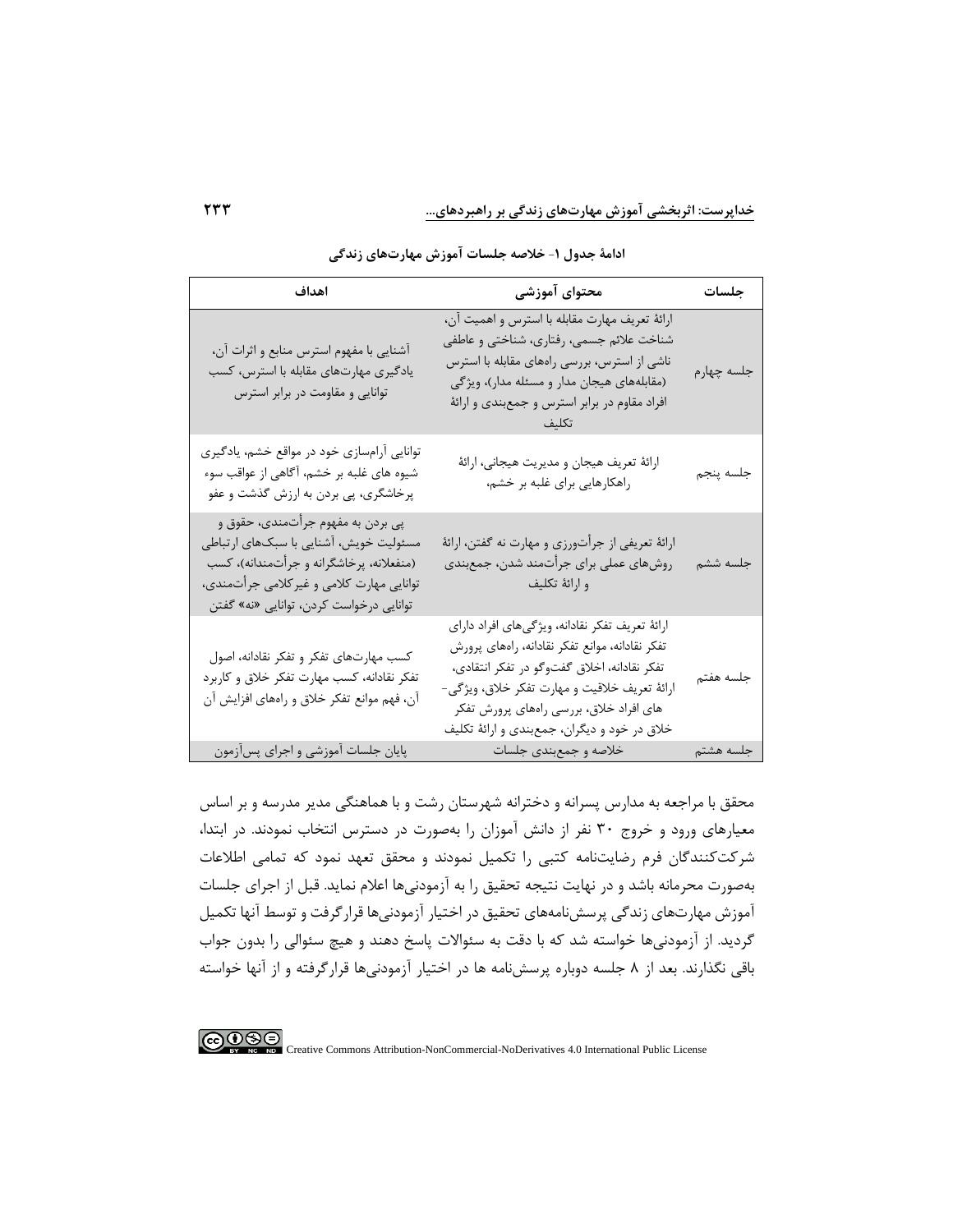شد با صداقت و دقت تکمیل نمایند. جلسات آموزش مهارتهای زندگی در طول 8 هفته، هر هفته یک جلسه و هر جلسه 60 دقیقه بود. معیارهای ورود به تحقیق شامل دانشآموزانی میشد که در دامنه سنی 15تا 18 سال بودند و حداقل سه سال سابقه ورزشی منظم داشتند و بر اساس پرسشنامه جمعیتشناختی و فرم سالمت سابقه بیماری و اختالالت روانی نداشتند. معیارهای خروج شامل غیبت بیش از دو جلسه در کل تحقیق بود.

در این تحقیق یافتههای پژوهش در قالب دو قسمت یافتههای توصیفی و یافتههای استنباطی ارائه شده است. در قسمت یافتههای توصیفی، شاخصهای آماری گروه نمونه از قبیل فراوانی، میانگین و انحراف معیار مطرح شدهاند. در بخش یافتههای استنباطی که با هدف بررسی فرضیههای پژوهش انجام شده است، با استفاده از تحلیل کوواریانس چندمتغیری ) MANCOVA )تصمیمگیری در خصوص پذیرش یا عدم پذیرش فرضیه های پژوهش صورت گرفته است. متغیر مستقل در این تحقیق مهارتهای زندگی و متغیرهای وابسته تنظیم هیجان و خودکارآمدی ورزشی است

# **نتایج**

بر اساس نتایج بهدستآمده میانگین و انحراف استاندارد سن شرکتکنندگان در گروه آزمایش 15/80 و 0/861 و در گروه کنترل 16/06 و 0/798 بود. همچنین در گروه آزمایش 6 پسر )40 درصد( و 9 دختر )60 درصد( و در گروه کنترل 8 پسر )53/3 درصد( و 7 دختر )46/7 درصد( بودند. برای بررسی چگونگی توزیع نمرات متغیرهای وابسته پژوهش از آزمون کولموگروف-اسمیرنوف استفاده شد. مقادیر آزمون کولموگروف-اسمیرنوف برای راهبردهای سازگار و ناسازگارانه تنظیم هیجان و نیز خودکارآمدی ورزشی در هر دو گروه معنادار نیست )0/05 >P )لذا میتوان نتیجه گرفت که توزیع نمرات در این متغیرها نرمال است.

 $\bigcirc$  090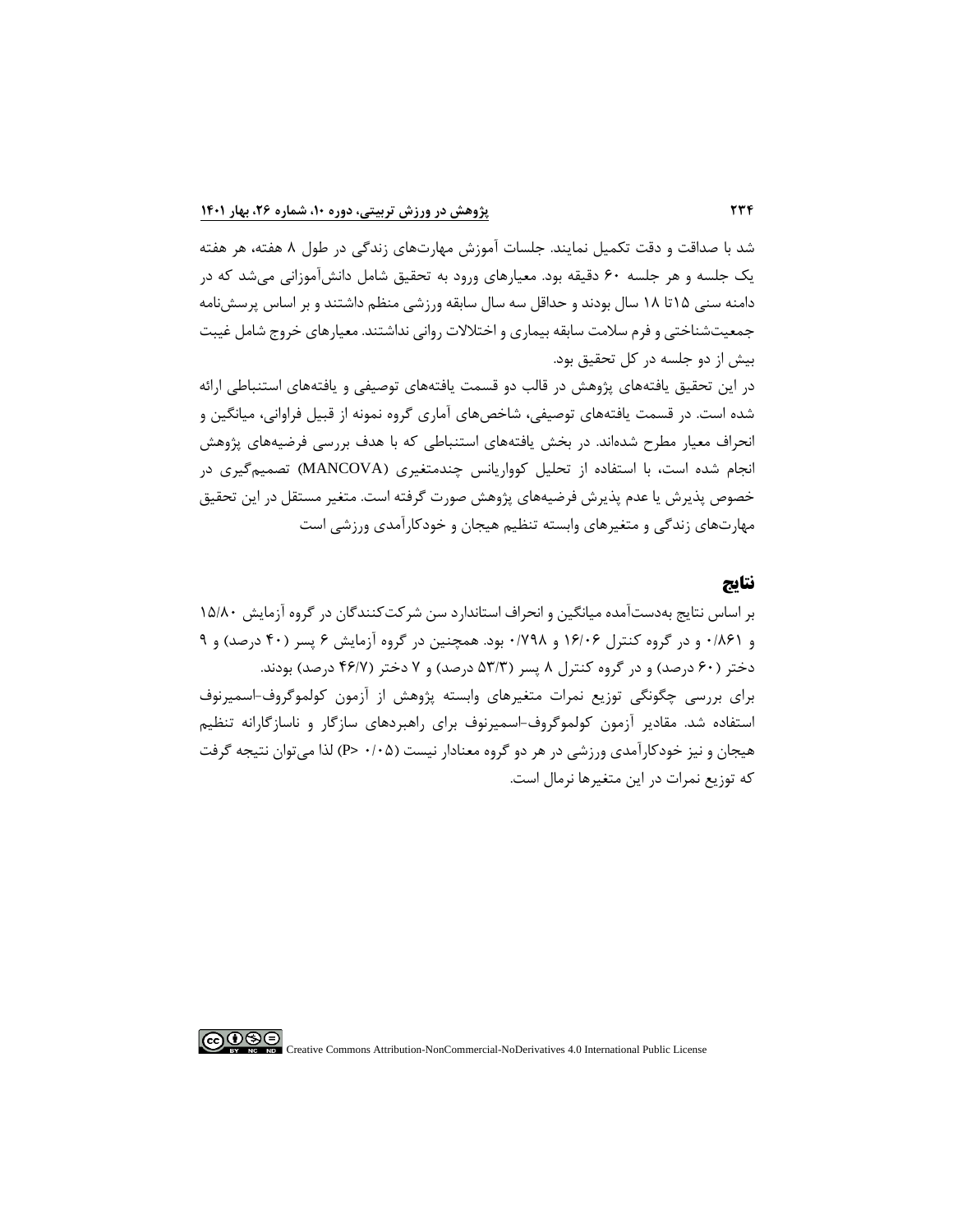|           |         | گروه       |         |          |                        |       |
|-----------|---------|------------|---------|----------|------------------------|-------|
| كنترل     |         | آزمايش     |         | مرحله    |                        |       |
| انحراف    |         | انحراف     |         |          | مؤلفه                  | متعير |
| استاندارد | ميانگين | استاندار د | ميانگين |          |                        |       |
| 2.95      | 21.80   | 2.45       | 20.80   | پيشآزمون | راهبردهای سازگارانه    |       |
| 3.17      | 22.33   | 2.36       | 38.80   | پسآزمون  |                        | تنظيم |
| 2.31      | 32.93   | 2.32       | 32.13   | پيشآزمون | راهبردهای ناساز گارانه | هيجان |
| 1.66      | 28.93   | 1.59       | 21.46   | پسآزمون  |                        |       |
| 3.74      | 22      | 2.12       | 22.06   | پيشأزمون | خودكارأمدى ورزشى       |       |
| 1.53      | 20.26   | 3.41       | 30.53   | پسأزمون  |                        |       |

**جدول -2 میانگین و انحراف استاندارد متغیرهای پژوهش در دو گروه کنترل و آزمايش** 

جدول 2 میانگین و انحراف استاندارد راهبردهای سازگار و ناسازگارانه تنظیم هیجان و نیز خودکارآمدی ورزشی را در دو گروه کنترل و آزمایش نشان میدهد که به منظور مقایسه این میانگینها از آمار استنباطی استفادهشده و نتایج آن ارائه شده است.

جهت بررسی پیشفرض همگنی واریانسها از آزمون لون استفاده گردیده است. مقدار آماره F برای تمامی متغیرهای راهبردهای سازگار و ناسازگارانه تنظیم هیجان و نیز خودکارآمدی ورزشی معنادار نیست )0/05 >P)، ازاینرو پیشفرض برابری واریانسها در تمامی متغیرها تأیید میشود.

| سطح<br>معنادارى | درجه<br>آزادي<br>خطا | درجه<br>آزادى<br>فرضيه | F      | مقدار | آزمون             | اثر       |
|-----------------|----------------------|------------------------|--------|-------|-------------------|-----------|
| 0.001           | 23                   | 3                      | 186.94 | 0.961 | اثر پيلايي        |           |
| 0.001           | 23                   | 3                      | 186.94 | 0.039 | لامبداى ويلكز     | گروه      |
| 0.001           | 23                   | 3                      | 186.94 | 24.38 | اثر هتلينگ        | (پسأزمون) |
| 0.001           | 23                   | 3                      | 186.94 | 24.38 | بزرگترین ریشه روی |           |

**جدول -3 نتايج آزمونهای چندمتغیری جهت بررسی معناداری اثر عضويت گروهی** 

بر اساس نتایج بهدستآمده از جدول 3 م یتوان گفت که آزمون های چندمتغیری جهت بررسی معناداری اثر عضویت گروهی و با توجه به سطح معناداری بهدستآمده، بین دو گروه آزمایش و کنترل،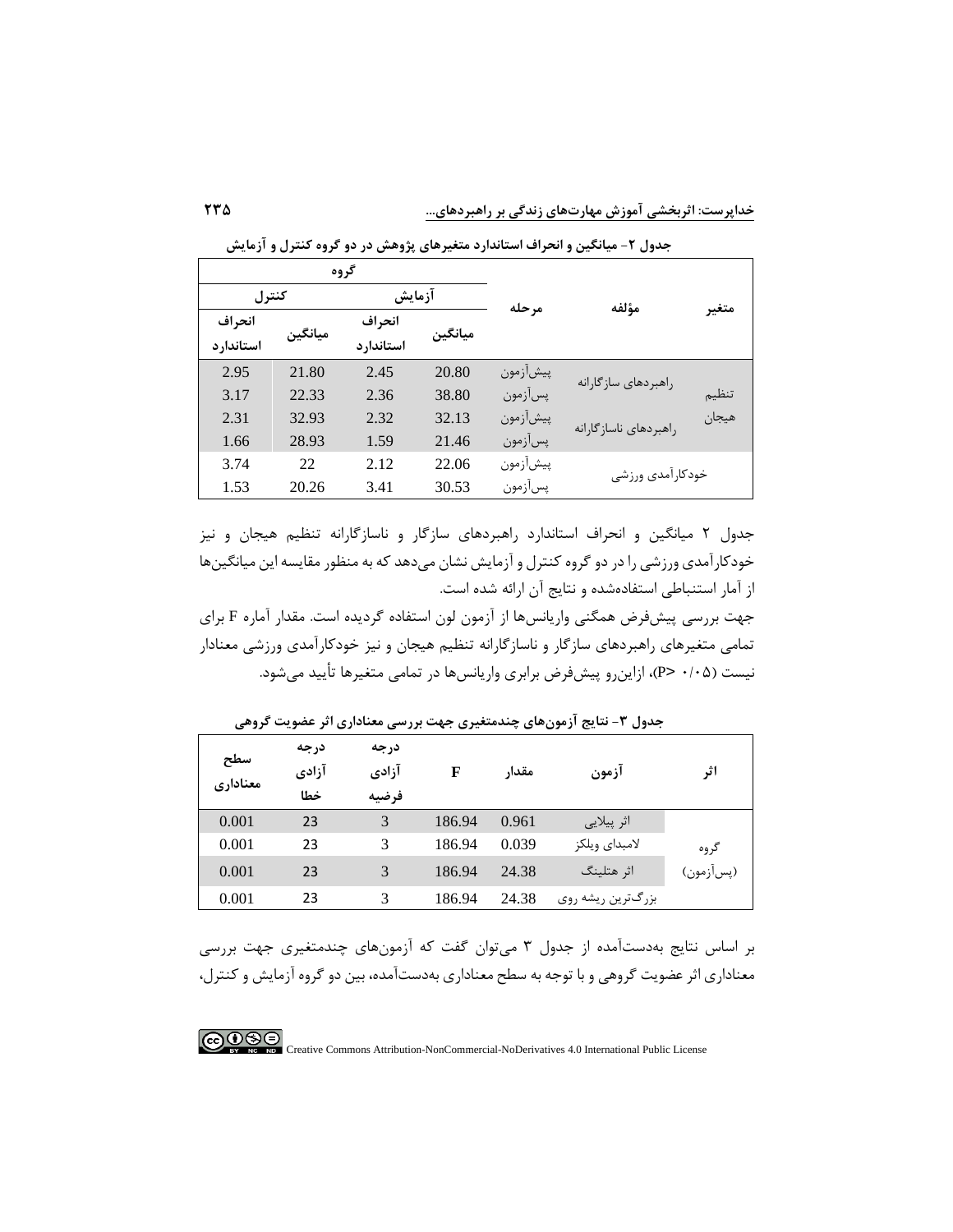حداقل در یکی از متغیرهای وابسته (راهبردهای تنظیم هیجان و خودکارآمدی ورزشی) در مرحله پ سآزمون تفاوت معناداری وجود دارد )/05 <p). بررسی دقیقتر این تفاوت در جداول زیر مشخص شده است.

| مجذور | سطح      | F      | ميانگين | درجه         | مجموع   |                        |       |
|-------|----------|--------|---------|--------------|---------|------------------------|-------|
| اتا   | معناداري |        | مجذورات | آزادي        | مجذورات | متغير                  | منبع  |
| 0.915 | 0.001    | 269.59 | 2014.14 | 1            | 204.14  | راهبرد سازگارانه       |       |
| 0.851 | 0.001    | 143.30 | 353.28  | $\mathbf{1}$ | 353.28  | , اهېر د ناساز گا, انه | گروه  |
| 0.821 | 0.001    | 114.99 | 796.64  | $\mathbf{1}$ | 796.64  | خودکار آمدی            |       |
|       |          |        | 7.47    | 25           | 186.77  | راهبرد سازگارانه       |       |
|       |          |        | 2.46    | 25           | 61.63   | , اهېر د ناساز گا, انه | خطا   |
|       |          |        | 6.92    | 5            | 173.18  | خودکا, آمدی            |       |
|       |          |        |         | 30           | 30283   | راهبرد سازگارانه       |       |
|       |          |        |         | 30           | 19544   | , اهیر د ناساز گا, انه | مجموع |
|       |          |        |         | 30           | 20342   | خودکا, آمدی            |       |

**جدول -4 نتايج تحلیل کوواريانس چندمتغیری جهت بررسی اثر مداخله در پسآزمون متغیرهای پژوهش**

بر اساس نتایج بهدستآمده از جدول 4 میتوان گفت که با توجه به مقادیر F برای پسآزمون راهبردهای سازگارانه )269/59(، راهبردهای ناسازگارانه )143/30( و خودکارآمدی ورزشی )114/99( و سطح معناداری آنها )0/001( که کوچک تر از 0/05 است )0/05 >P )مشاهده میشود که آموزش گروهی مهارتهای زندگی اثربخش بوده و توانسته است راهبردهای سازگارانه و خودکارآمدی ورزشی را افزایش و راهبردهای ناسازگارانه را کاهش دهد، از اینرو تمام فرضیه های پژوهش تأیید میشود.

# **بحث و نتیجه گیری**

هدف از این تحقیق بررسی اثربخشی آموزش مهارت های زندگی بر راهبردهای تنظیم هیجان و خودکارآمدی ورزشی کودکان/نوجوانان ورزشکار بود. یافتۀ پژوهش حاضر با ی افتههای شاکری و همکاران (۲۰۱۹)، غفوریان و همکاران (۲۰۱۹)، کهریزه (۲۰۱۹)، اسماعیلی و همکاران (۲۰۱۹)، براگارد )2010(، همسو است.

در تبیین یافتۀ به دستآمده میتوان اینگونه استدالل کرد که انتخاب و بهکارگیری مهارت های زنـدگی، پایـه و مبنـایی است که با آمـوزش آنها، نظـم نـوین فکـری، شـناختی و فراشناختی در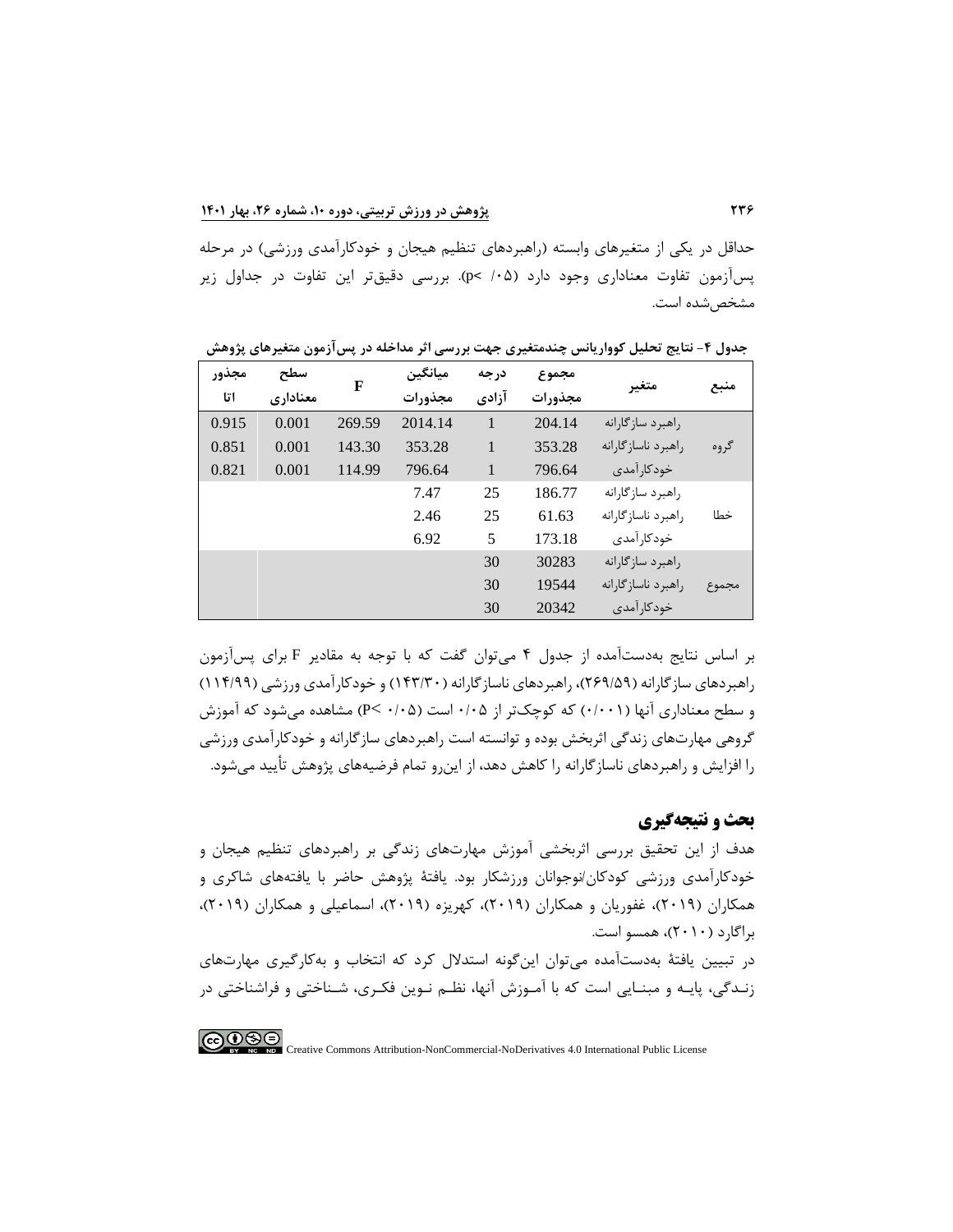نوجوانان حاصل میشود. به طوریکه نوجوانانی که مهارتهای زندگی را به طور واقعـی دریافـت کــردهانــد در ورود بــه خودآگــاهی، مــدیریت اســترس و هیجانات، تصمیمگیری، تفکر خالق و همدلی، تعامل مثبت بیشتری با خود و همسالان خـویش داشتهاند و دامنـه وسـیعی از تفکرات و رفتارهای مفید و تنظیمشده را از خـود نشـان دادهاند.

همچنین نوجوانانی که با مهارت خودآگاهی به خودشناسی بیشتری میرسند و به جنبههای مثبت و منفی شخصـیت خود، آگاه میشوند مسئولیت رشد فردی، خود را به دسـت میگیرند. این افراد به اهمیت هیجانات و احساسات در شکلگیری هیجانات، آگاه میشوند و با تکیه بر نقاط قـوت، نقـاط ضـعف را با مهارت تنظیمشـناختی هیجـان (توانایی فراشناختی) تقویت می،نمایند (کراجی و همکاران <sup>۱</sup>، ۲۰۰۸)، به علاوه آنان در تنظیم آگاهانـه هیجانـات خـود مثبت عمل میکنند و در بهکارگیری راهبردهـای تنظیمسازش یافته، چون پذیرش، تمرکـز مجـدد مثبـت، تمرکز مجدد بر برنامهریزی، ارزیابی مجدد مثبت، دیدگاه گیری مهارت بیشتری پیدا میکنند )اوچسنر و گروس، 2005( و با شناخت، اطالعات ورودی را تنظیم مینمایند تا توسط شدت هیجانها مغلوب نشوند )گروس و تامپسون، 2007( زیرا افراد در مراحل زندگی با دامنۀ وسیعی از رویدادهای تنشزا و چالشبرانگیز روبرو هستند.

همچنین نوجوانانی که به مهارت تصمیمگیری تسلط می یابند، با جمعآوری اطالعات مفید، فشـارهای اجتمـاعی و فردی را شناسایی میکنند و بین تصمیم گیری احساسـی، هیجانی و منطقی، تفکیک قائل میشود و در فراینـد تصمیمگیری منطقی و عقالنی، مهارت یافتهاند با مـدیریت هیجانات خود به تنظیمشناختی هیجان می رسند و در شرایط (عادی و استرسi) تصمیم مناسب اخذ می نمایند )اوچسنر و همکاران، 2005(.

به عالوه نوجوانانی که در مهارت میان فردی، دانش و مهـارت پیدا میکنند، نسـبت بـه انـواع ارتباطهای میـان فـردی جراتمندانه، پرخاشگرانه و منفعالنه، آگاهی مییابند و بـا شناخت بر احساس و رفتار از بـروز اخــتلالات و مشـکلات بین فردی جلوگیری مینمایند (ورنر و گروس<sup>۲</sup> ۲۰۱۰). تفکر خالق و انتقادی، قویترین نوع تفکر است که نوجوانان یاد میگیرند تا با تفکر واگرا، ابتکار و خلق ایدههای بدیع بهطور فراشناختی و متفاوت به رویدادهای منفی بپردازند (سده و همکاران آ 2012( و شدت، مدت هیجان را، نه تجارب هیجانی خود را مدیریت نمایند )توماس و همکاران،

- 1. Kraaij et al.,
- 2. Werner & Gross
- 3. Saadé et al.,

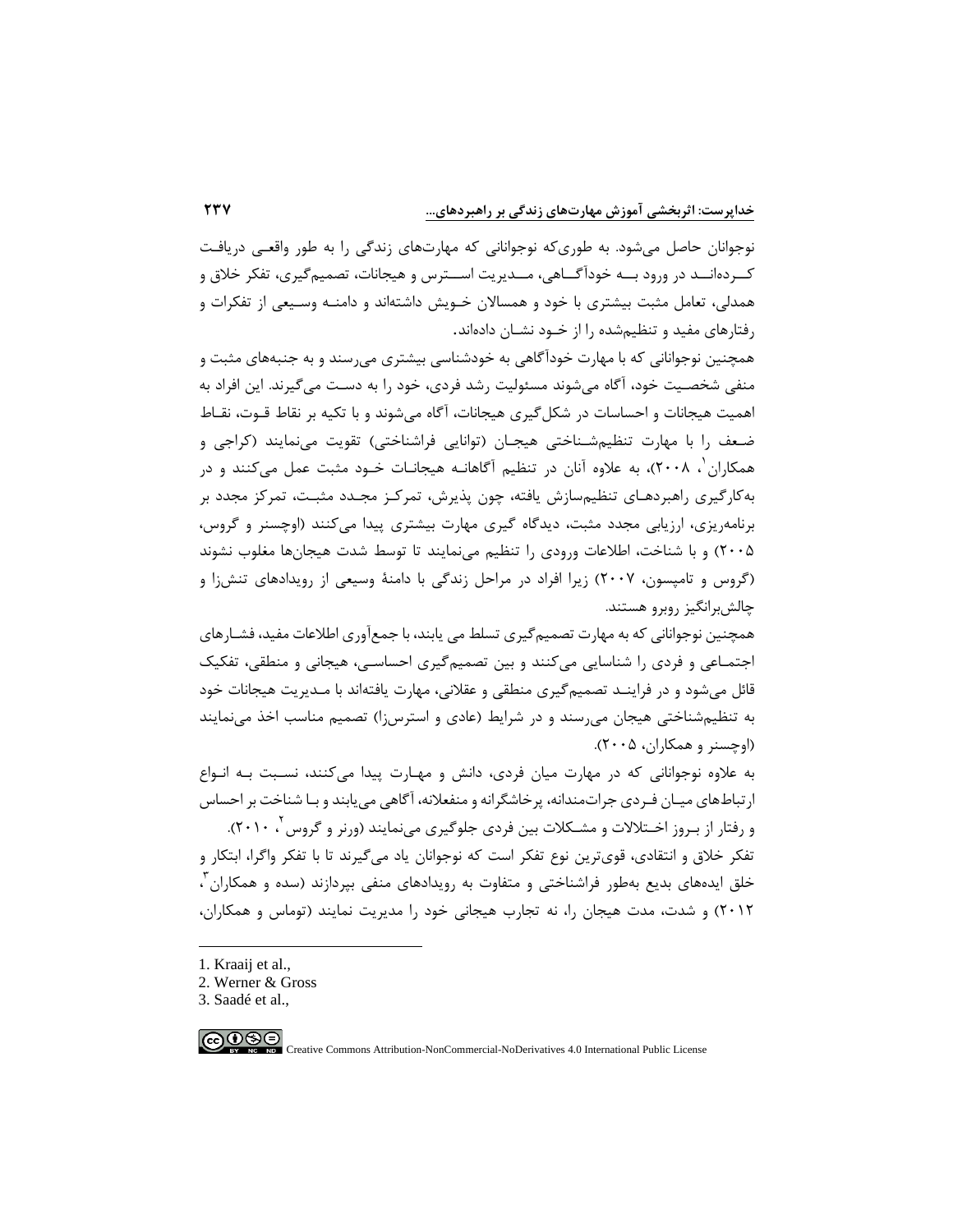2008(. در این مهـارت نوجوانـان یـاد میگیرند به تفکراتشان، نظم جدید و دوبـاره بدهنـد و باتجربه روش نوین، نـاراحتی و تنیـدگی کمتـری را تجربـه کنند و با راهبردهای تنظیمشـناختی راحتتر بـا آن رویدادها کنار بیایند.

نوجوانانی که در قواعد مدیریت خشم و هیجانـات، مهـارت پیدا می کنند، به شیوه کنترل و واکنش به خشم جسمانی، فیزیولوژیکی و هیجانی، آگاهی پیدا میکنند و بـا شـیوه آرامسازی، تمرکز برخودگویی، ایجـاد تغییـر در محـیط و ابراز خشم سازگارانه به نظم فکری میرسند و بـا تنظـیم خشم خود با توجه به مقتضیات رفتار میکنند و همچنـین افرادی که مهارت ارتباط را میآموزند آگـاه م یشوند کـه تنها ابزار انتقال و دریافـت اطالعـات از دیگـران »ارتبـاط« است. از طریق برقراری رتبـاط، سوءبرداشتها و سوءتفاهمها را برطرف میکنند (پرلا و اودونل `، ۲۰۰۴). با آگاهی بـه روشها و مهارتهای ارتباطی به تنظیمشناختی هیجان دست یافته و با محیط پیرامون، رابطه مطلوب برقرار مینمایند و ضـعف های مربوط به راهبردهای تنظیمشـناختی هیجـان را تقویـت م ینمایند؛ همچنین می توانند ضعف ناگویی هیجانی خود را برطرف نموده و با توان بیشتری پـردازش نمایند.

همچنین با توجه به نتایج بهدستآمده می توان گفت که اثربخشی مهارتهای زندگی منجر به افزایش خودکارآمدی ورزشی در بین گروه آزمایششده است. یافته پژوهش حاضر با یافتههای عباسی و همکاران (۲۰۱۹)، میری (۲۰۱۹)، مهری نژاد و همکاران (۲۰۱۹)، دانا و همکاران (۰۱۸)، گیلبرستون )2016(، نورگارد و همکاران )2012( همسو است.

در تبیین یافتۀ حاضر میتوان این گونه بیان کرد که باال بودن مهارتهای زندگی و در نتیجه احساس کنترل بر رویدادهای شخصی و ورزشی باعث می شود که دانش آموزان توانایی غلبه و سازگاری و کنار آمدن با مشکالت رت به دست آورده و در نتیجه باعث افزایش سالمت روانی و خودکارآمدی ورزشی مؤثر گردد. پژوهشهای مختلف نشان داده است که افراد با تواناییهای زندگی باال نگرش مثبتی نسبت به توانایی خود با رویدادهای مهم ورزشی و زندگی روزانه، بهرهبرداری از زندگی، برنامهریزی برای اهداف شخصی خود دارد. همچنین در ارتباط با دانشآموزانی که آموزش مهارت های زندگی را یاد می گیرند می توان گفت این دانش آموزان به توانایی های خود باور پیدا می کنند و برای انجام تکالیف ورزشی خود برنامهریزی میکنند و یاد می گیرند امورات خود را سازماندهی و نظارت میکنند، لذا این دانش آموزان منبع موفقیت خود را درونی یعنی نتیجه تالش و کوشش خود در انجام تکالیف میدانند و این افراد معموالً موفقیت بیشتری در ورزش خواهند داشت و دانشآموزانی هم که

<sup>1.</sup> Perla, & O'Donnell

 $\bigcirc$  000 Creative Commons Attribution-NonCommercial-NoDerivatives 4.0 International Public License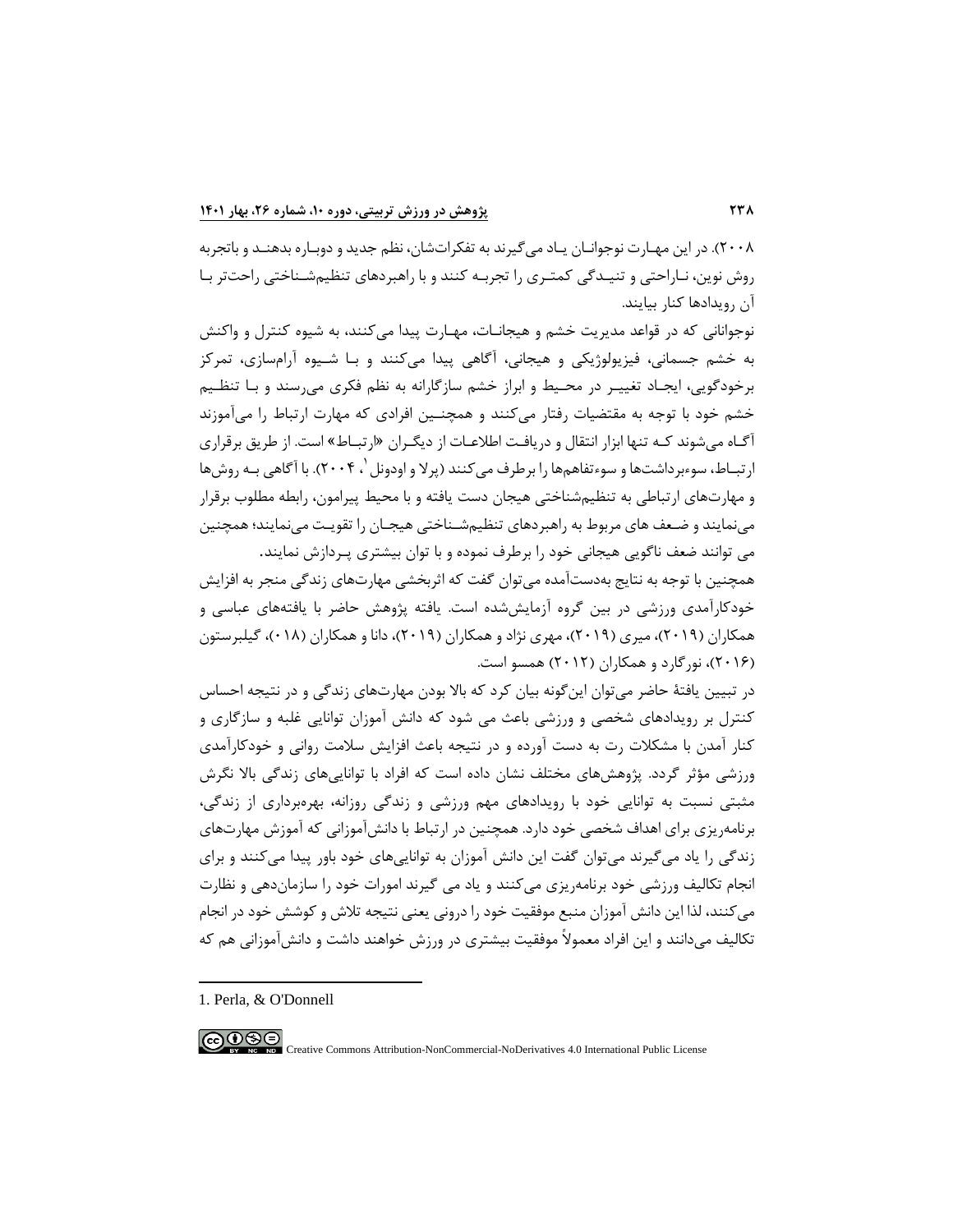موفقیت بیشتر دارند، باور خودکارآمدی ورزشی بیشتری خواهند داشت. در زمینه کوشش میتوان گفت کوشش دانش آموزان بر روی پیشرفت و خودکارآمدی ورزشی آنها اثر میگذارد. همچنین زمانی که اعتمادبهنفس دانشآموزانی در ورزش افزایش پیدا میکند که آنها کوشش واقعی خود را برای انجام تکالیف به کار ببرند. دانش آموزان در استفاده از مهارتهای زندگی از آنجا که آزادی عمل و اختیار بیشتری در انجام تکالیف برعهده دارند، زودتر به پیشرفت ورزشی میرسند و چون منبع انگیزشی آنها درونی است، یادگیری آنها بیشتر و پایدار خواهد شد.

از محدودیتهای تحقیق می توان به محدود بودن به منطقه جغرافیایی خاص (رشت) و محدود بودن امکان تعمیم نتایج آن به سایر مناطق جغرافیایی اشاره نمود. پ یشنهاد میشود که تحقیقات بیشتری در ارتباط با اثربخشی شیوه های مختلف آموزشی و درمانی در بهبود وضعیت ورزشی دانش آموزان انجام شود تا جامعترین، کاربردیترین و بهصرفهترین شیوه ها و مداخالت آموزشی و درمانی مشخص شوند.

# **تشکر و قدردانی**

از تمامی کسانی که در اجرای این تحقیق همکاری نمودهاند کمال تشکر و قدردانی را دارم.

# **منابع**

- 1. [Ahn, H. S., Bong, M., & Kim, S. I. \(2017\). Social models in the cognitive appraisal](https://www.sciencedirect.com/science/article/abs/pii/S0361476X16300364)  of self-efficacy information. *[Contemporary Educational Psychology](https://www.sciencedirect.com/science/article/abs/pii/S0361476X16300364)*, 48, 149-166.
- 2. [Abbasi, Mojgan and Qahramani, Neda. \(2019\). The effectiveness of life skills training](http://ensani.ir/file/download/article/1572853514-10123-98-181.pdf)  [on mental health and social adjustment of delinquent girls in divorced welfare](http://ensani.ir/file/download/article/1572853514-10123-98-181.pdf)  [families. Journal of Humanities Horizons, \(29\):](http://ensani.ir/file/download/article/1572853514-10123-98-181.pdf) 125-130. (Persian)
- 3. [Ahn, H. S., Bong, M., & Kim, S. I. \(2017\). Social models in the cognitive appraisal](https://www.sciencedirect.com/science/article/abs/pii/S0361476X16300364)  of self-efficacy information. *[Contemporary Educational Psychology](https://www.sciencedirect.com/science/article/abs/pii/S0361476X16300364)*, 48, 149-166.
- 4. [Blomquist, T., Farashah, A. D., & Thomas, J. \(2016\). Project management self](https://www.sciencedirect.com/science/article/abs/pii/S0263786316300618)[efficacy as a predictor of project performance: Constructing and validating a domain](https://www.sciencedirect.com/science/article/abs/pii/S0263786316300618)specific scale. *[International Journal of Project Management](https://www.sciencedirect.com/science/article/abs/pii/S0263786316300618)*, 34(8): 1417-1432.
- 5. [Bowd, A. D. \(1992\). Integration and mainstreaming in cultural context: Canadian and](https://www.tandfonline.com/doi/abs/10.1080/0156655920390104)  American approaches. *[International Journal of Disability, Development and](https://www.tandfonline.com/doi/abs/10.1080/0156655920390104)  [Education](https://www.tandfonline.com/doi/abs/10.1080/0156655920390104)*, 39(1): 19-31.
- 6. [Bragard, I., Etienne, A. M., Merckaert, I., Libert, Y., & Razavi, D. \(2010\). Efficacy](https://journals.sagepub.com/doi/abs/10.1177/1359105310361992)  [of a communication and stress management training on medical residents' self](https://journals.sagepub.com/doi/abs/10.1177/1359105310361992)[efficacy, stress to communicate and burnout: a randomized controlled study.](https://journals.sagepub.com/doi/abs/10.1177/1359105310361992) *Journal [of health psychology](https://journals.sagepub.com/doi/abs/10.1177/1359105310361992)*, 15(7): 1075-1081.

 $\bigodot_{\text{BV}}\bigodot_{\text{W}}$ Creative Commons Attribution-NonCommercial-NoDerivatives 4.0 International Public License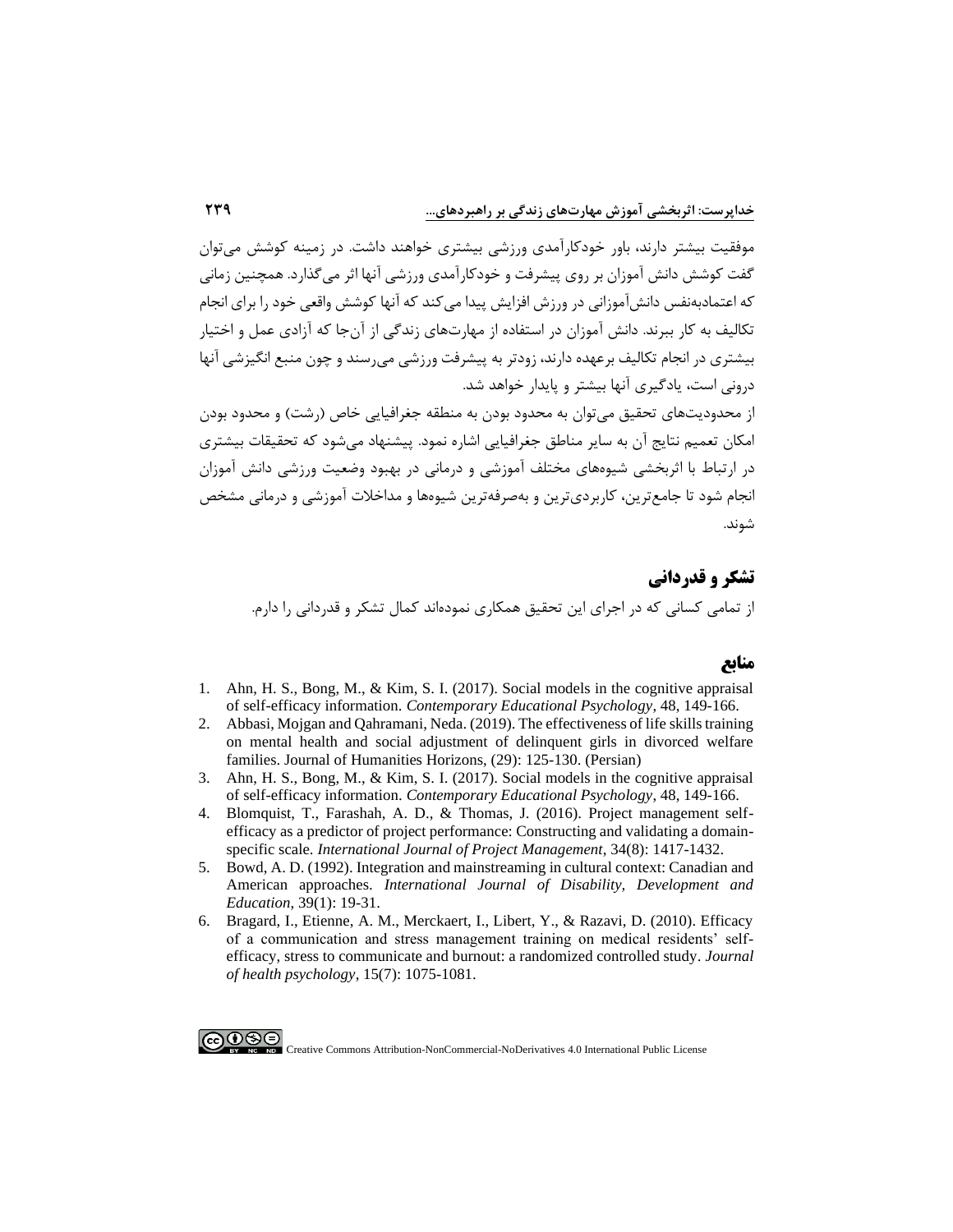- 7. [Dana, Amir; Soltani, Narges and Fathi, Azam. \(2018\). The effectiveness of](https://spsyj.ssrc.ac.ir/article_1488_a71cfabd9f9167a10fbe1aa3a66b14a7.pdf)  [communication skills training on resilience and training self-efficacy of adolescent](https://spsyj.ssrc.ac.ir/article_1488_a71cfabd9f9167a10fbe1aa3a66b14a7.pdf)  athletes. *[Sports Psychology Studies](https://spsyj.ssrc.ac.ir/article_1488_a71cfabd9f9167a10fbe1aa3a66b14a7.pdf)*, (26): 106-91. (Persian)
- 8. [De France, K., & Hollenstein, T. \(2017\). Assessing emotion regulation repertoires:](https://www.sciencedirect.com/science/article/abs/pii/S0191886917304622)  [The regulation of emotion systems survey.](https://www.sciencedirect.com/science/article/abs/pii/S0191886917304622) *Personality and Individual Differences*, 119: [204-215.](https://www.sciencedirect.com/science/article/abs/pii/S0191886917304622)
- 9. [Di Fabio, A., & Saklofske, D. H. \(2014\). Comparing ability and self-report trait](https://www.sciencedirect.com/science/article/abs/pii/S0191886914001287)  [emotional intelligence, fluid intelligence, and personality traits in career decision.](https://www.sciencedirect.com/science/article/abs/pii/S0191886914001287)  *[Personality and Individual Differences](https://www.sciencedirect.com/science/article/abs/pii/S0191886914001287)*, 64, 174-178.
- 10. [Ehring, T., Fischer, S., Schnülle, J., Bösterling, A., & Tuschen-Caffier, B. \(2008\).](https://www.sciencedirect.com/science/article/abs/pii/S0191886908000263)  [Characteristics of emotion regulation in recovered depressed versus never depressed](https://www.sciencedirect.com/science/article/abs/pii/S0191886908000263)  individuals. *[Personality and Individual Differences](https://www.sciencedirect.com/science/article/abs/pii/S0191886908000263)*, 44(7): 1574-1584.
- 11. [Esmaili Maryam & Noshin Basir \(2019\). Effectiveness](http://frooyesh.ir/browse.php?a_code=A-10-991-1&slc_lang=fa&sid=1) of life skills training on [emotional disorders among adolescence boys.](http://frooyesh.ir/browse.php?a_code=A-10-991-1&slc_lang=fa&sid=1) *Rooyesh-e-Ravanshenasi [Journal\(RRJ\)](http://frooyesh.ir/browse.php?a_code=A-10-991-1&slc_lang=fa&sid=1)*, 8(3): 47-54. (Persian)
- 12. [Garnefski, N., Kraaij, V., & van Etten, M. \(2005\). Specificity of relations between](https://www.sciencedirect.com/science/article/abs/pii/S0140197105000084)  [adolescents' cognitive emotion regulation strategies and internalizing and](https://www.sciencedirect.com/science/article/abs/pii/S0140197105000084)  [externalizing psychopathology.](https://www.sciencedirect.com/science/article/abs/pii/S0140197105000084) *Journal of adolescence*, 28(5): 619-631.
- 13. [Gaskill, P. J., & Hoy, A. W. \(2002\). Self-efficacy and self-regulated learning: The](https://www.sciencedirect.com/science/article/pii/B9780120644551500129)  [dynamic duo in school performance.](https://www.sciencedirect.com/science/article/pii/B9780120644551500129) *In Improving academic achievement* [\(pp. 185-208\). Department of Applied Psychology New York University New York,](https://www.sciencedirect.com/science/article/pii/B9780120644551500129)  [New York, Academic Press.](https://www.sciencedirect.com/science/article/pii/B9780120644551500129)
- 14. *[Ghafourian, Fahimeh, Karbalaei, Ahmad and Megoni, Mohammad. \(2019\). The](https://www.noormags.ir/view/en/articlepage/110904/1/text)  [effectiveness of life skills training on marital self-regulation and attachment behavior](https://www.noormags.ir/view/en/articlepage/110904/1/text)  [in marital relationships in women with marital conflicts. Journal of New Strategies](https://www.noormags.ir/view/en/articlepage/110904/1/text)  [in Psychology and Educational Sciences](https://www.noormags.ir/view/en/articlepage/110904/1/text)*, (2): 1-24. (Persian)
- 15. Gilbertson, J. (2016). *[Relationship of Self-regulation, Exercise Self-efficacy, and Self](https://www.semanticscholar.org/paper/Relationship-of-Self-regulation%2C-Exercise-and-with-Gilbertson/5ea08ac6d876954c794bd39fc4b2d1081fc7159a)[compassion with Commitment to Physical Activity in College Students](https://www.semanticscholar.org/paper/Relationship-of-Self-regulation%2C-Exercise-and-with-Gilbertson/5ea08ac6d876954c794bd39fc4b2d1081fc7159a)* (Doctoral [dissertation, Oklahoma State University\).](https://www.semanticscholar.org/paper/Relationship-of-Self-regulation%2C-Exercise-and-with-Gilbertson/5ea08ac6d876954c794bd39fc4b2d1081fc7159a)
- 16. [Grecucci, A., Giorgetta, C., Van't Wout, M., Bonini, N., & Sanfey, A. G. \(2013\).](https://watermark.silverchair.com/bhs028.pdf?token=AQECAHi208BE49Ooan9kkhW_Ercy7Dm3ZL_9Cf3qfKAc485ysgAAAsUwggLBBgkqhkiG9w0BBwagggKyMIICrgIBADCCAqcGCSqGSIb3DQEHATAeBglghkgBZQMEAS4wEQQMaiSPqp_F3hII--pAAgEQgIICeNtRjOzDPGNs4L_EgNKbB-eev5xgfV5qD43dugbl1GuQjUwWApPyiWXBPqYsi0nYTvitnJ_laaAlstoyQNXpINqDeZO8LhFk85rVH-fWGWac8qaaWHYUbBEZionrZc_Y_4ABEpusOefYDG0NORC_k4SiH_64EB5RouCdCLgPCVrAZaW90vwVtvyJsDKKMiqXSCNWFZN-AsBhbOYB7GiyBDYUiHmBtu8-ueqMHHL9tdw9AAPwD79YwWcQJg7Pkb2LQXFkM8998aPN_RnZ7FZf1XejPrhGsk68t5lj9YmJZV-UkhQW8kv_ZP6EDOwqMCyeozkfC_X8h5XN3po5muJiZStzwi_TbYydY6ZZ8JlKETCCUbRGMbxsoRX4ksbqKT6WLTwxlzwlbzyRIsWbacjWpbjlEcNXxSKVddrha_kraeZSnpyW-oUGq2nTVr4C6H8Fdvx6kcgfK1lBQUwqiHEakptA-b-BX-DD5p6jk4Hje5QSS1rW_7iNwUwykegHrbzI_udS_wUExLJNJJIq53f3oVfEgq8nWB7FO445pf9NnupJuSxy3254upXPiaOtcSwB5QCS1MAse_qWn_SYWDB7UdeENyFbaB4jOu9uCkEiwnLtHfmei_yyb4C5Zl3ijon82oN-MH0Xz7rcE26h1KCc05fXV1obAXY_v8nwdimZGQ0XcYlCIcFm4U6oolt_cKQWopeZgR0VZMG5_yFe8kffGOWAVRUQfEZRB8EAQx0ecVED3YVDS5d4iiUL-piDEmZWHMWnRPzqnnYBRLLW9gj9KrhBbwchkPAj9lcWoRQZQbharv-14n1GGzcxQ4CmLd1T34mg_1rGjWdf)  [Reappraising the ultimatum: an fMRI study of emotion regulation and decision](https://watermark.silverchair.com/bhs028.pdf?token=AQECAHi208BE49Ooan9kkhW_Ercy7Dm3ZL_9Cf3qfKAc485ysgAAAsUwggLBBgkqhkiG9w0BBwagggKyMIICrgIBADCCAqcGCSqGSIb3DQEHATAeBglghkgBZQMEAS4wEQQMaiSPqp_F3hII--pAAgEQgIICeNtRjOzDPGNs4L_EgNKbB-eev5xgfV5qD43dugbl1GuQjUwWApPyiWXBPqYsi0nYTvitnJ_laaAlstoyQNXpINqDeZO8LhFk85rVH-fWGWac8qaaWHYUbBEZionrZc_Y_4ABEpusOefYDG0NORC_k4SiH_64EB5RouCdCLgPCVrAZaW90vwVtvyJsDKKMiqXSCNWFZN-AsBhbOYB7GiyBDYUiHmBtu8-ueqMHHL9tdw9AAPwD79YwWcQJg7Pkb2LQXFkM8998aPN_RnZ7FZf1XejPrhGsk68t5lj9YmJZV-UkhQW8kv_ZP6EDOwqMCyeozkfC_X8h5XN3po5muJiZStzwi_TbYydY6ZZ8JlKETCCUbRGMbxsoRX4ksbqKT6WLTwxlzwlbzyRIsWbacjWpbjlEcNXxSKVddrha_kraeZSnpyW-oUGq2nTVr4C6H8Fdvx6kcgfK1lBQUwqiHEakptA-b-BX-DD5p6jk4Hje5QSS1rW_7iNwUwykegHrbzI_udS_wUExLJNJJIq53f3oVfEgq8nWB7FO445pf9NnupJuSxy3254upXPiaOtcSwB5QCS1MAse_qWn_SYWDB7UdeENyFbaB4jOu9uCkEiwnLtHfmei_yyb4C5Zl3ijon82oN-MH0Xz7rcE26h1KCc05fXV1obAXY_v8nwdimZGQ0XcYlCIcFm4U6oolt_cKQWopeZgR0VZMG5_yFe8kffGOWAVRUQfEZRB8EAQx0ecVED3YVDS5d4iiUL-piDEmZWHMWnRPzqnnYBRLLW9gj9KrhBbwchkPAj9lcWoRQZQbharv-14n1GGzcxQ4CmLd1T34mg_1rGjWdf)  [making. Oxford University Press,](https://watermark.silverchair.com/bhs028.pdf?token=AQECAHi208BE49Ooan9kkhW_Ercy7Dm3ZL_9Cf3qfKAc485ysgAAAsUwggLBBgkqhkiG9w0BBwagggKyMIICrgIBADCCAqcGCSqGSIb3DQEHATAeBglghkgBZQMEAS4wEQQMaiSPqp_F3hII--pAAgEQgIICeNtRjOzDPGNs4L_EgNKbB-eev5xgfV5qD43dugbl1GuQjUwWApPyiWXBPqYsi0nYTvitnJ_laaAlstoyQNXpINqDeZO8LhFk85rVH-fWGWac8qaaWHYUbBEZionrZc_Y_4ABEpusOefYDG0NORC_k4SiH_64EB5RouCdCLgPCVrAZaW90vwVtvyJsDKKMiqXSCNWFZN-AsBhbOYB7GiyBDYUiHmBtu8-ueqMHHL9tdw9AAPwD79YwWcQJg7Pkb2LQXFkM8998aPN_RnZ7FZf1XejPrhGsk68t5lj9YmJZV-UkhQW8kv_ZP6EDOwqMCyeozkfC_X8h5XN3po5muJiZStzwi_TbYydY6ZZ8JlKETCCUbRGMbxsoRX4ksbqKT6WLTwxlzwlbzyRIsWbacjWpbjlEcNXxSKVddrha_kraeZSnpyW-oUGq2nTVr4C6H8Fdvx6kcgfK1lBQUwqiHEakptA-b-BX-DD5p6jk4Hje5QSS1rW_7iNwUwykegHrbzI_udS_wUExLJNJJIq53f3oVfEgq8nWB7FO445pf9NnupJuSxy3254upXPiaOtcSwB5QCS1MAse_qWn_SYWDB7UdeENyFbaB4jOu9uCkEiwnLtHfmei_yyb4C5Zl3ijon82oN-MH0Xz7rcE26h1KCc05fXV1obAXY_v8nwdimZGQ0XcYlCIcFm4U6oolt_cKQWopeZgR0VZMG5_yFe8kffGOWAVRUQfEZRB8EAQx0ecVED3YVDS5d4iiUL-piDEmZWHMWnRPzqnnYBRLLW9gj9KrhBbwchkPAj9lcWoRQZQbharv-14n1GGzcxQ4CmLd1T34mg_1rGjWdf) *Cerebral Cortex*, 23(2): 399-410.
- 17. [Gresalfi, M. S., & Barnes, J. \(2016\). Designing feedback in an immersive videogame:](https://link.springer.com/article/10.1007%2Fs11423-015-9411-8)  [supporting student mathematical engagement.](https://link.springer.com/article/10.1007%2Fs11423-015-9411-8) *Educational Technology Research and [Development](https://link.springer.com/article/10.1007%2Fs11423-015-9411-8)*, 64(1): 65-86.
- 18. [Gross, J. J., & Jazaieri, H. \(2014\). Emotion, emotion regulation, and](https://journals.sagepub.com/doi/abs/10.1177/2167702614536164)  [psychopathology: An affective science perspective.](https://journals.sagepub.com/doi/abs/10.1177/2167702614536164) *Clinical Psychological Science*, 2(4): [387-401.](https://journals.sagepub.com/doi/abs/10.1177/2167702614536164)
- 19. [Gong, X., & Paulson, S. E. \(2017\). Effect of family affective environment on](https://www.sciencedirect.com/science/article/abs/pii/S0191886917303847)  individuals' emotion regulation. *[Personality and Individual Differences](https://www.sciencedirect.com/science/article/abs/pii/S0191886917303847)*, 117, [144-149.](https://www.sciencedirect.com/science/article/abs/pii/S0191886917303847)
- 20. [Gross, J. J. \(1999\). Emotion regulation: Past, present, future.](https://www.tandfonline.com/doi/abs/10.1080/026999399379186) *Cognition & emotion*, 13(5): [551-573.](https://www.tandfonline.com/doi/abs/10.1080/026999399379186)

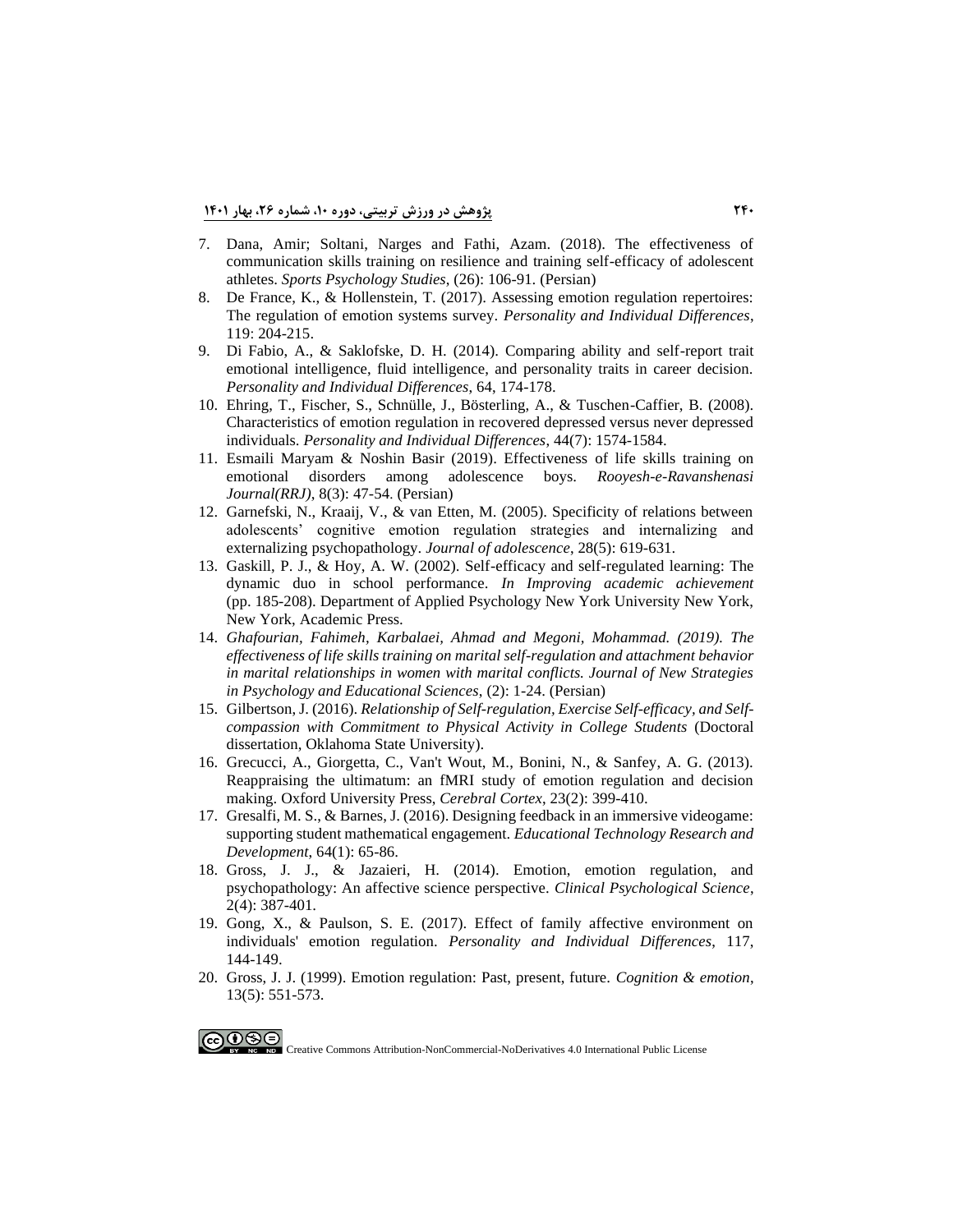- 21. [Gross, J. J. \(Ed.\). \(2013\). Handbook of emotion regulation. United States of America,](https://www.guilford.com/books/Handbook-of-Emotion-Regulation/James-Gross/9781462520732/reviews)  New York, *[Guilford publications](https://www.guilford.com/books/Handbook-of-Emotion-Regulation/James-Gross/9781462520732/reviews)*.
- 22. [Kraaij, V., Garnefski, N., & Vlietstra, A. \(2008\). Cognitive coping and depressive](https://www.tandfonline.com/doi/abs/10.1080/01674820701505889)  [symptoms in definitive infertility: a prospective study.](https://www.tandfonline.com/doi/abs/10.1080/01674820701505889) *Journal of Psychosomatic [Obstetrics & Gynecology](https://www.tandfonline.com/doi/abs/10.1080/01674820701505889)*, 29(1): 9-16.
- 23. [Kroll, T., Kehn, M., Ho, P. S., & Groah, S. \(2007\). The SCI exercise self-efficacy](https://ijbnpa.biomedcentral.com/track/pdf/10.1186/1479-5868-4-34.pdf)  [scale \(ESES\): development and psychometric properties.](https://ijbnpa.biomedcentral.com/track/pdf/10.1186/1479-5868-4-34.pdf) *International Journal of [Behavioral Nutrition and Physical Activity](https://ijbnpa.biomedcentral.com/track/pdf/10.1186/1479-5868-4-34.pdf)*, 4(1): 1-6.
- 24. [Kahrize Mahnaz \(2019\). The Effect of Life Skills Training on Mental Health and](http://ensani.ir/file/download/article/1612094533-10144-99-121.pdf)  [Academic Performance of Female Primary School Students.](http://ensani.ir/file/download/article/1612094533-10144-99-121.pdf) *Monthly of New [Achievements in Humanities Studies](http://ensani.ir/file/download/article/1612094533-10144-99-121.pdf)*, (16): 113-122. (Persian)
- 25. [Mehri Nejad, Abolghasem; Sadri, Nastaran; Ramadan, Lily and Ghaffari, Zeinab.](https://jontoe.alzahra.ac.ir/article_4003_e135ac9d585858f1daa8393a4c5efc93.pdf)  [\(2019\). The effectiveness of life skills training on self-esteem and parent-adolescent](https://jontoe.alzahra.ac.ir/article_4003_e135ac9d585858f1daa8393a4c5efc93.pdf)  [conflict in first grade girls in Tehran. Quarterly Journal of New Educational Thoughts,](https://jontoe.alzahra.ac.ir/article_4003_e135ac9d585858f1daa8393a4c5efc93.pdf)  15 (1): 187-206. [\(Persian\)](https://jontoe.alzahra.ac.ir/article_4003_e135ac9d585858f1daa8393a4c5efc93.pdf)
- 26. [Miri, Anwar. \(2019\). The effectiveness of life skills training on social health and](http://jhpm.ir/article-1-1009-fa.pdf)  [general health of student teachers of Farhangian University of Kurdistan Province.](http://jhpm.ir/article-1-1009-fa.pdf)  *[Journal of Health Promotion Management](http://jhpm.ir/article-1-1009-fa.pdf)*, 8 (3): 19-26. (Persian)
- 27. [Nørgaard, B., Ammentorp, J., Ohm Kyvik, K., & Kofoed, P. E. \(2012\).](https://onlinelibrary.wiley.com/doi/abs/10.1002/chp.21131)  [Communication skills training increases self‐efficacy of health care professionals.](https://onlinelibrary.wiley.com/doi/abs/10.1002/chp.21131)  *[Journal of Continuing Education in the health professions](https://onlinelibrary.wiley.com/doi/abs/10.1002/chp.21131)*, 32(2): 90-97.
- 28. [Ochsner, K. N., & Gross, J. J. \(2005\). The cognitive control of emotion.](https://www.sciencedirect.com/science/article/abs/pii/S1364661305000902) *Trends in [cognitive sciences](https://www.sciencedirect.com/science/article/abs/pii/S1364661305000902)*, 9(5): 242-249.
- 29. [Perla, F., & O'Donnell, B. \(2004\). Encouraging problem solving in orientation and](https://journals.sagepub.com/doi/abs/10.1177/0145482X0409800105?journalCode=jvba)  mobility. *[Journal of Visual Impairment & Blindness](https://journals.sagepub.com/doi/abs/10.1177/0145482X0409800105?journalCode=jvba)*, 98(1): 47-52.
- 30. [Prajapati, R., Sharma, B., & Sharma, D. \(2017\). Significance of life skills education.](https://www.clutejournals.com/index.php/CIER/article/view/9875)  *[Contemporary Issues in Education Research \(CIER\)](https://www.clutejournals.com/index.php/CIER/article/view/9875)*, 10(1): 1-6.
- 31. [Ryff, C. D., & Singer, B. \(1996\). Psychological well-being: Meaning, measurement,](https://www.karger.com/Article/Abstract/289026)  [and implications for psychotherapy research.](https://www.karger.com/Article/Abstract/289026) *Psychotherapy and psychosomatics*, 65(1): [14-23.](https://www.karger.com/Article/Abstract/289026)
- 32. [Saadé, R. G., Morin, D., & Thomas, J. D. \(2012\). Critical thinking in E-learning](https://www.sciencedirect.com/science/article/abs/pii/S074756321200091X)  environments. *Computers in [Human Behavior](https://www.sciencedirect.com/science/article/abs/pii/S074756321200091X)*, 28(5): 1608-1617.
- 33. [Shakeri, Zahra; Shahnazi, Hossein and Hassanzadeh, Akbar. \(2019\). Investigating the](http://azh.mui.ac.ir/index.php/jhsr/article/view/3561)  [effect of life skills training on the quality of life and general health of health workers.](http://azh.mui.ac.ir/index.php/jhsr/article/view/3561)  *[Journal of Health System Research](http://azh.mui.ac.ir/index.php/jhsr/article/view/3561)*, 15 (2): 136-143. (Persian)
- 34. [Strobel, M., Tumasjan, A., & Spörrle, M. \(2011\). Be yourself, believe in yourself,](https://onlinelibrary.wiley.com/doi/abs/10.1111/j.1467-9450.2010.00826.x)  [and be happy: Self‐efficacy as a mediator between personality factors and subjective](https://onlinelibrary.wiley.com/doi/abs/10.1111/j.1467-9450.2010.00826.x)  well‐being. *[Scandinavian Journal of psychology](https://onlinelibrary.wiley.com/doi/abs/10.1111/j.1467-9450.2010.00826.x)*, 52(1): 43-48.
- 35. [Thompson, R. A. \(1994\). Emotion regulation: A theme in search of definition.](https://srcd.onlinelibrary.wiley.com/doi/abs/10.1111/j.1540-5834.1994.tb01276.x)  *[Monographs of the society for research in child development](https://srcd.onlinelibrary.wiley.com/doi/abs/10.1111/j.1540-5834.1994.tb01276.x)*, 59(2-3): 25-52.
- 36. [Usher, E. L., & Pajares, F. \(2008\). Self-efficacy for self-regulated learning: A](https://journals.sagepub.com/doi/abs/10.1177/0013164407308475)  validation study. *[Educational and psychological measurement](https://journals.sagepub.com/doi/abs/10.1177/0013164407308475)*, 68(3): 443-463.

Creative Commons Attribution-NonCommercial-NoDerivatives 4.0 International Public License

ெ⊕⊕